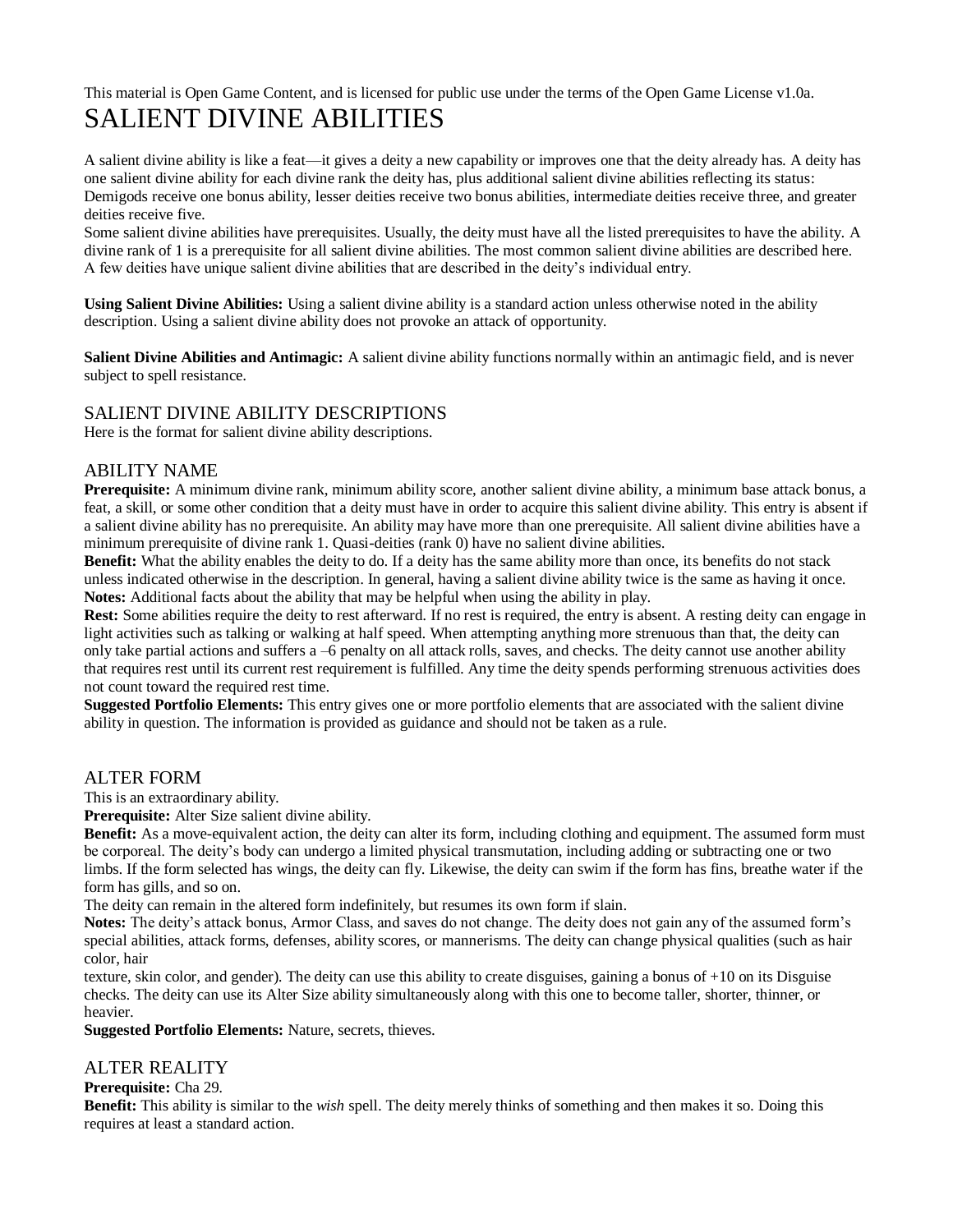**Notes:** The deity can duplicate any spell of 9th level or lower as a standard action. The duplicated spell has no material or XP component, and the DC of its saving throw (if one is allowed) is  $20 +$  the deity's rank + the deity's Charisma modifier. The deity also can duplicate a spell with any metamagic feat (so long as the metamagic feat is available to characters of 20th level or lower). This use of the ability requires the deity to rest for 1 round for each level that the feat would normally add to the spell. It still takes a standard action to use this ability, so there is no point in using the ability to duplicate a quickened spell.

The deity can render a magical or supernatural effect permanent. The rest requirement varies with the effect: 10 minutes per level of the effect times the number of subjects affected, 10 minutes per total Hit Dice of creatures affected, or 10 minutes per 10-foot cube affected. Use the highest applicable value.

The deity can create temporary, nonmagical objects. This works like the Create Object ability (including the required rest period), except that the items last one day per rank.

The deity also can create permanent nonmagical objects as if using the Create Object ability except that all rest requirements are doubled and there is no reduction in rest time for being on an Outer Plane or in the deity's own realm.

The deity can create temporary magic items or creatures. This works like the Divine Creation ability (including the required rest period), except that the items or creatures created last 1 hour per rank. This ability cannot create permanent magic items or creatures.

The deity can reshape a landscape, creating any type of terrain the deity can imagine. Each 10-foot cube of material to be reshaped requires 1 round of effort, and the deity must rest for one day per 10-foot cube shaped after the work is completed. **Suggested Portfolio Elements:** Any.

## ALTER SIZE

**Benefit:** As a free action, the deity can assume any size from Fine to Colossal. The deity also can change the size of up to 100 pounds of objects it touches. If the deity has a familiar, personal mount, or personal intelligent weapon, the creature can change size with the deity if the deity touches it, but its weight counts against the deity's weight limit. This is a supernatural ability.

**Notes:** This ability allows the deity to assume any proportions from the size of a grain of sand up or as much as 1,600 feet tall. A radical change in size can have great impact on the deity's combat ability. The deity's Strength, Armor Class, attack bonus, and damage dealt with weapons changes according to the size the deity assumes. The deity's Strength

score can never be reduced to less than 1 through this ability. Also note that use of this divine ability does not affect all the deities' characteristics.

**Suggested Portfolio Elements:** Any.

## ANNIHILATING STRIKE

**Prerequisites:** Divine rank 11, base attack bonus +20, Str 25.

**Benefit:** When the deity strikes with a weapon or natural weapon, the opponent struck might be obliterated. Creatures, attended objects, and magic items must make Fortitude saves (DC 20 + the deity's rank + the damage dealt) or be reduced to –10 hit points and killed outright. Unattended, nonmagical objects are obliterated. The deity can destroy up to 1,000 cubic feet (a 10-foot cube) of nonliving matter per rank, so the ability destroys only part of any very large object or structure targeted.

**Notes:** Deities with a rank equal to or greater than the attacking deity are not subject to this ability. This ability has no effect on objects or effects that are not subject to physical attacks.

**Suggested Portfolio Elements:** Death, justice, vengeance, war.

## ARCANE MASTERY

**Prerequisites:** Spellcaster level 1st, Int 29, Spell Mastery.

**Benefit:** The deity can prepare any wizard spell that it can cast without using a spellbook.

**Notes:** This ability gives the deity access to every spell on the sorcerer/wizard spell list, provided that the deity has sufficient wizard levels and a sufficient Intelligence score to cast them. The deity also can invent new sorcerer/wizard spells without researching them.

**Suggested Portfolio Elements:** Knowledge, magic.

## AREA DIVINE SHIELD

**Prerequisites:** Divine rank 6, Cha 29, Divine Shield salient divine ability.

**Benefit:** Except where noted here, this ability works like the Divine Shield ability. The deity produces a transparent barrier whose area is up to one 10-foot square per rank, or a sphere or hemisphere with a radius of up to 1 foot per rank. The barrier can be placed anywhere within the deity's line of sight. The deity can place the barrier so that it is mobile with respect to some unattended object or willing creature. The barrier can be adjusted to ignore certain types of damage, just as a divine shield can. If the deity makes the shield mobile with respect to a willing creature, the deity also can make the barrier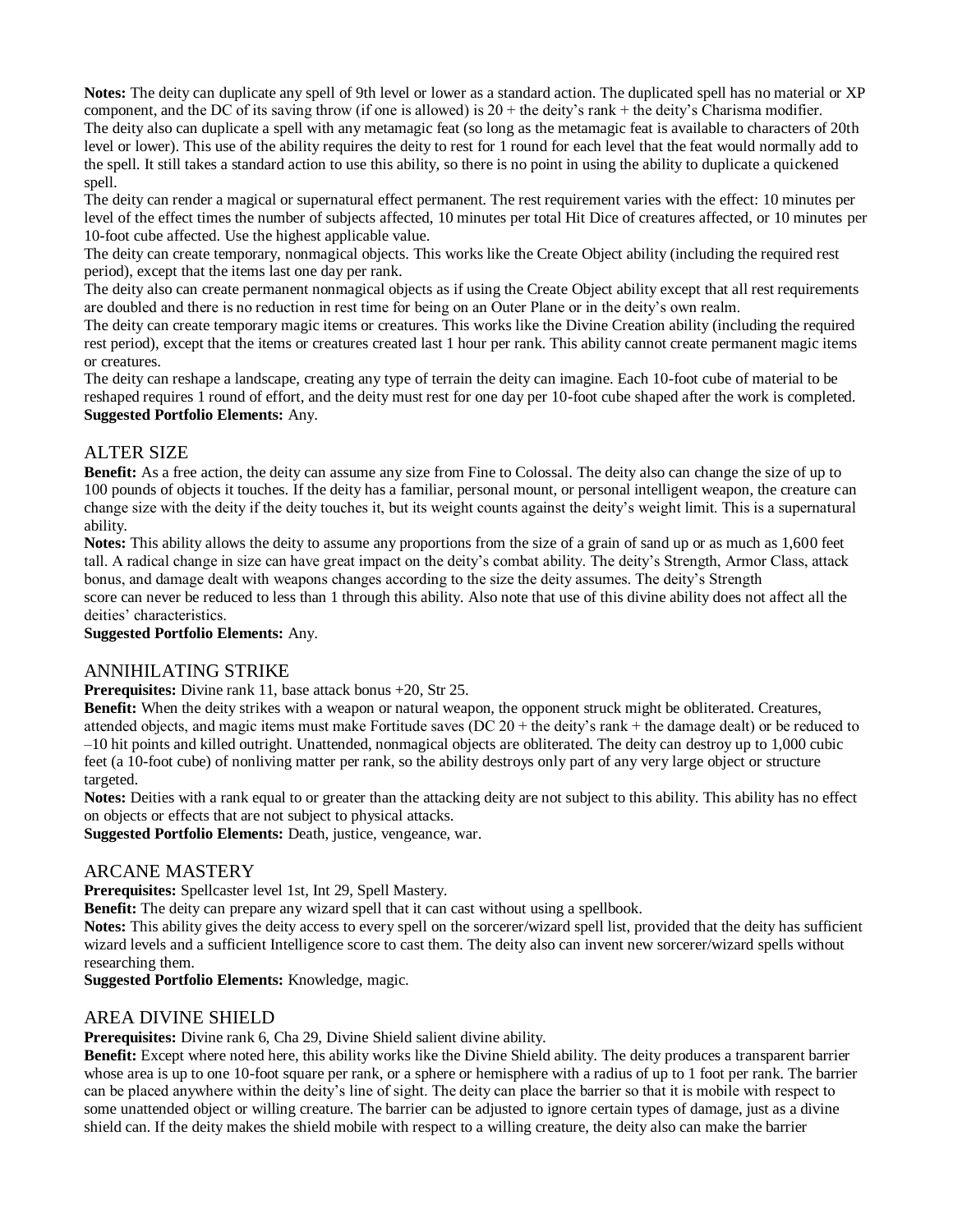one-way with respect to the creature and its allies, allowing them to attack through the shield and still use its protection. **Notes:** The deity can shape the shield around itself or around a willing creature so that it is skintight, which prevents the subject from being touched.

**Suggested Portfolio Elements:** Mercy, protection.

## AUTOMATIC METAMAGIC

#### **Prerequisite:** Spellcaster level 1st.

**Benefit:** The deity chooses one metamagic feat. As a free action, the deity can apply the selected feat to the spells from any one spellcasting class the deity has or to its spell-like abilities. A spell altered by the use of this ability does not use up a higher-level slot.

**Notes:** The deity must obey all the limitations normally associated with the metamagic feat. Any metamagic feat selected cannot have a level requirement of 21st or higher. Feats that depend on making the spell's level higher, such as Heighten Spell, do not work with this ability. A deity can have this ability multiple times, choosing a metamagic feat and either a spellcasting class or spell-like abilities to which the ability will apply each time.

**Suggested Portfolio Elements:** Knowledge, magic.

# AVATAR

**Prerequisites:** Divine rank 6, Cha 29.

**Benefit:** An avatar serves as a deity's alter ego, effectively allowing the deity to be in two or more places at the same time. An avatar is an extension of a deity. The deity senses and knows everything the avatar senses and knows and vice versa. Each avatar counts as a remote location where the deity is sensing and communicating. A lesser deity can have up to five avatars at once, an intermediate deity can have up to ten, and a greater deity can have up to twenty avatars at once. It takes a deity one year to create an avatar or replace a destroyed avatar. The process does not require any special effort on the deity's part. An avatar must be created in the deity's own realm. If the deity has the Divine Creation salient divine ability, the deity can use it to create a new avatar anywhere. However, the deity must rest afterward as noted in the Divine Creation ability description. An avatar is a less powerful version of a deity, created by modifying the deity's statistics, that has the following characteristics.

*Divine Rank:* The avatar's divine rank is half that of the deity (round down). This decrease in divine rank affects many of the avatar's statistics and abilities, including bonuses to attack rolls, damage, saves, checks, and Armor Class, damage reduction, resistances, number of salient divine abilities and bonus salient divine abilities, uses per day of domain powers, saving throw DCs against spell-like abilities, range of senses, automatic actions, magic items it can create, and extent of divine aura. The deity's ability scores, speed, class levels, and Hit Dice are unchanged.

*Divine Abilities:* The avatar has salient divine abilities according to its own divine rank. The deity chooses which of its abilities the avatar has when creating the avatar. The avatar cannot have a salient divine ability that is not available to a deity of its own rank,

nor can it use a salient divine ability if it doesn't meet the prerequisites. An avatar cannot have the Avatar or Possess Mortal salient divine abilities.

An avatar does not have any remote sensing or remote communication powers.

#### **Suggested Portfolio Elements:** Any.

#### BANESTRIKE

**Prerequisite:** Base attack bonus +20.

**Benefit:** Any weapon the deity weilds gains a bonus of +4 on attack rolls, and it deals an extra +4d6 points of damage against the designated foe. The bonus and extra damage stack with any other properties the weapon has. **Notes:** The deity selects one kind of enemy from the list below.

| <b>TWIES.</b> THE UCITY SCIECES OIL KING OF CHEITY TIGHT THE HST DER |                                |  |  |  |  |  |
|----------------------------------------------------------------------|--------------------------------|--|--|--|--|--|
| Aberrations                                                          | Oozes                          |  |  |  |  |  |
| Animals                                                              | Outsiders, chaotic             |  |  |  |  |  |
| <b>Beasts</b>                                                        | Outsiders, evil.               |  |  |  |  |  |
| Constructs                                                           | Outsiders, good                |  |  |  |  |  |
| Dragons                                                              | Outsiders, lawful              |  |  |  |  |  |
| Elementals                                                           | Plants                         |  |  |  |  |  |
| Fey                                                                  | Undead                         |  |  |  |  |  |
| Giants                                                               | Vermin                         |  |  |  |  |  |
| Monstrous humanoids                                                  | Humanoide (choose one subtype) |  |  |  |  |  |

Monstrous humanoids Humanoids (choose one subtype)

The ability functions only when the deity personally attacks with a melee weapon or ranged weapon. The deity can apply the Banestrike ability to any weapon or natural weapon, but not to a spell, spell-like ability, supernatural ability, or divine ability. A deity can have this ability multiple times, choosing a different kind of foe each time. The deity can imbue only one bane special ability to a weapon at a time and can change among them once a round as a free action.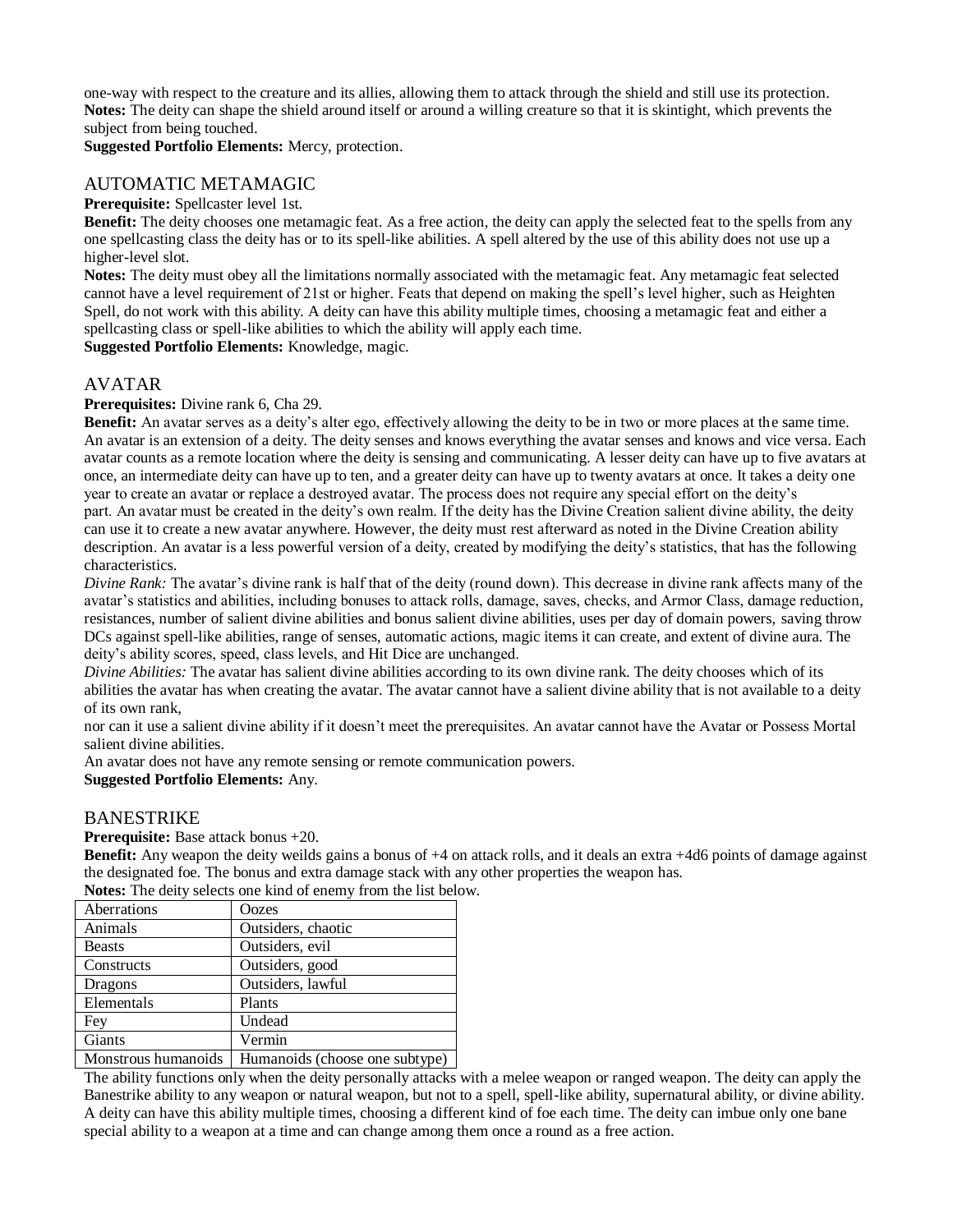**Suggested Portfolio Elements:** Death, justice, vengeance, war.

# BATTLESENSE

**Benefit:** The deity cannot be surprised or flanked except by a deity of higher rank. The deity retains its Dexterity bonus to Armor Class even if caught flat-footed or attacked by an invisible opponent, and is not subject to sneak attacks except by deities of higher rank.

**Notes:** If the deity has the uncanny dodge or improved uncanny dodge class feature, this ability replaces it. **Suggested Portfolio Elements:** War.

# CALL CREATURES

**Benefit:** The kind of creature the deity can call is noted in the deity's description. Each creature called can have no more Hit Dice than the deity has divine ranks, and the deity cannot have more creatures serving it at any given time than the deity has ranks. The creatures are transported to the deity's presence through an interdimensional connection similar to that created by a *gate* spell, except that it opens to the Material Plane. The creatures willingly serve to the best of their ability. The calling effect is otherwise similar

to the calling property of the *gate* spell.

**Notes:** A deity can have this ability multiple times, choosing a different kind of creature each time.

**Suggested Portfolio Elements:** Any.

# CLEARSIGHT

**Prerequisites:** Divine rank 6, Wis 29.

**Benefit:** The deity can see illusions, transmuted creatures and objects, and disguised creatures or objects for what they really are, provided they are within 10 feet per divine rank of the deity. This ability is similar to the *true seeing* spell, except that it does not reveal creatures' alignments and it does foil mundane disguises.

**Suggested Portfolio Elements:** Knowledge, truth.

# COMMAND PLANTS

**Benefit:** The deity can make plants grow in a radius of up to one mile per divine rank once per day. The deity can use this ability even in a place where no plants grow, though in this case the plants wither and die after one day. This ability works like the *plant growth* spell, except that it cannot be countered except by a deity of higher rank than the deity using the ability. Also once per day, the deity can charm plant creatures, animate plants, or make them entangle its foes. This ability functions like the *command plants* spell, except that its maximum duration is one day no matter which option the deity chooses. At any one time, the deity can charm a number of plant creatures equal to its divine rank with this ability, regardless of Hit Dice. **Suggested Portfolio Elements:** Agriculture, earth, fertility.

# CONTROL CREATURES

**Benefit:** The deity can command some kind of creature as noted in the deity's description. This ability is similar to the *dominate monster spell, but it is not a mind-affecting ability (the deity seizes direct control over the creature's body). Each* day the deity can attempt to control a number of creature equal to its divine rank. The deity can attempt to take control of that number all at once, or in smaller numbers. All creatures to

be affected must be within the deity's line of sight when first affected. Once control is established, distance is not a factor and the deity can maintain control remotely, even across planes and through wards or barriers (except divine shields and warding spells cast by deities of higher rank than the deity using the ability). The subject is allowed a Will save (DC  $10 +$  the deity's rank + the deity's Charisma modifier) to resist and is allowed a

new save if the deity commands the subject to do something against its nature.

At any given time, the deity cannot have more creatures under its control than 10 times its divine rank. If the deity already has the maximum number of creatures under its control, it can still attempt to take control of other creatures, but must first release

one or more creatures already under its control.

**Notes:** A deity can have this ability multiple times, choosing a different kind of creature each time. **Suggested Portfolio Elements:** Any.

# CRAFT ARTIFACT

**Prerequisites:** Craft Magic Arms and Armor, Craft Rod, Craft Staff, Craft Wand, Craft Wondrous Item, Forge Ring, Scribe Scroll.

**Benefit:** The deity can craft magic arms and armor, staffs, wands, wondrous items, rings, and scrolls that exceed the normal limits for such items

**Suggested Portfolio Elements:** Crafts, knowledge, magic.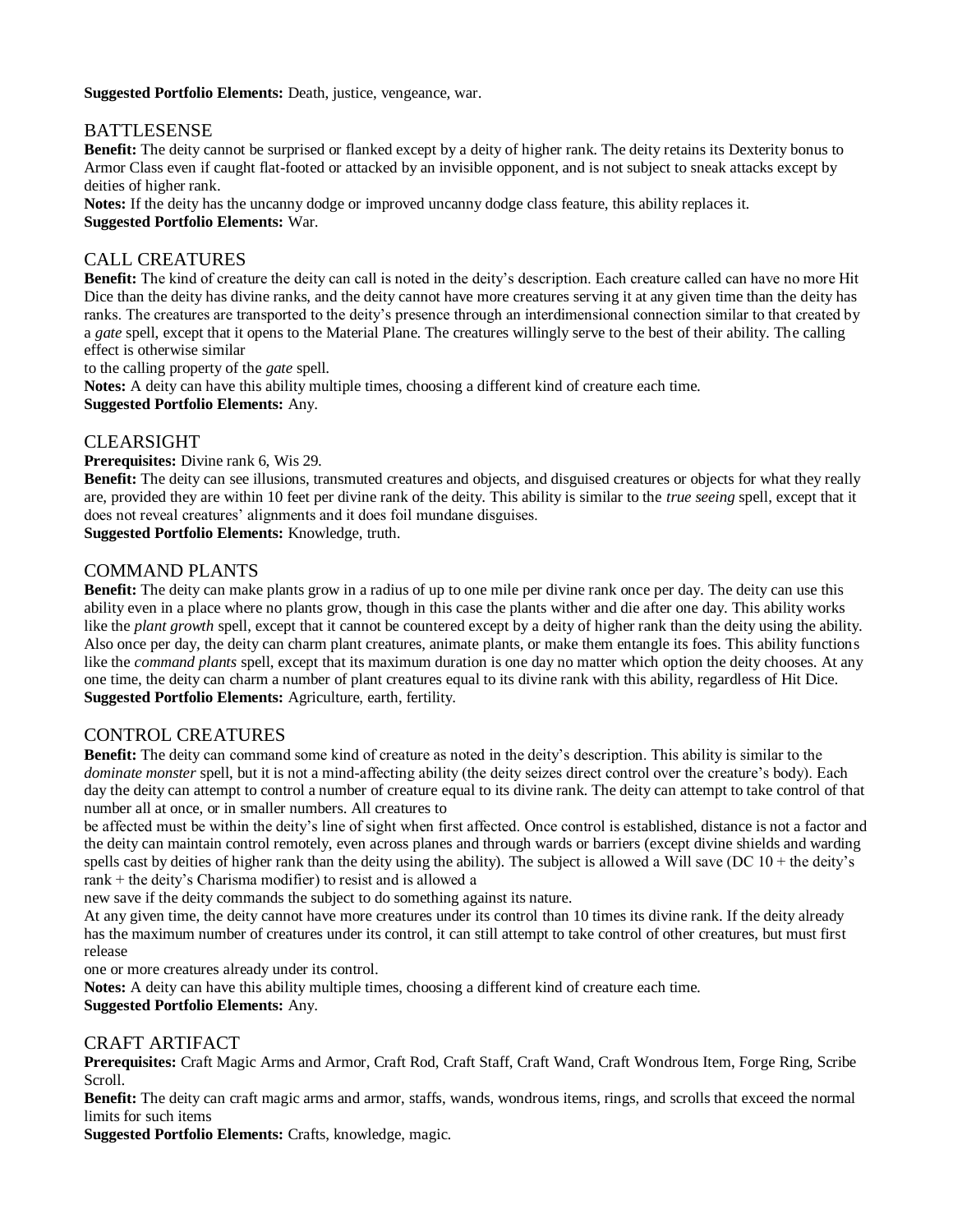# CREATE OBJECT

**Prerequisites:** Divine rank 6, Int 29.

**Benefit:** As a full-round action, the deity can create one or more simple, nonmagical objects with a total weight of up to 50 pounds per divine rank, or with a total volume of 10 cubic feet per rank. If the deity uses this ability on a divinely morphic plane or within its own godly realm, double the volume and weight the deity can create. If the deity's realm is located on a divinely morphic plane, triple the volume and weight the deity can create there.

**Notes:** For purposes of this ability, a simple object can have no moving parts more complex than a door hinge and must be composed of a single material. The material can be no more valuable than iron (1 sp per pound). Once created, the objects are permanent and nonmagical. If the deity has the appropriate Craft skill, the deity can make a Craft

check when creating the item to make it a masterwork item.

**Suggested Portfolio Elements:** Crafts, creation.

## CREATE GREATER OBJECT

**Prerequisites:** Divine rank 11, Int 29, Create Object salient divine ability.

**Benefit:** As a full-round action, the deity can create objects weighing up to 100 pounds per divine rank, or with a volume of 20 cubic feet per rank. If the deity uses this ability on a divinely morphic plane or within its own godly realm, double the volume and

weight the deity can create. If the deity's realm is located on a divinely morphic plane, triple the volume and weight the deity can create there.

**Notes:** This ability works like the Create Object ability, except as noted below. A deity can use this ability to create any kind of nonmagical object.

**Rest:** The deity must convert a considerable amount of its own energy into the object, which can leave the deity impaired. The deity can create an object with a value of up to 100 gp without impairment. For every additional 100 gp of value (or fraction of 100

gp), the deity must rest for 10 minutes. If the deity is creating an item on a divinely morphic plane or within its own godly realm, it can create a 200 gp item without resting. If the deity's realm is located on a divinely morphic plane, it can create a 300 gp item

there without having to rest.

**Suggested Portfolio Elements:** Crafts, creation.

# DIVINE AIR MASTERY

**Prerequisite:** Air domain.

**Benefit:** The deity gains a competence bonus on attack rolls, damage, and Armor Class equal to its divine rank if both the deity and its foe are airborne. The deity can fly with perfect maneuverability. When flying, the deity can automatically know the location of

any corporeal creature within 10 feet per divine rank, by sensing the disturbance in the air the creature causes. **Suggested Portfolio Elements:** Air, wind.

## DIVINE ARCHERY

**Prerequisites:** Base attack bonus +20, Dex 29, Point Blank Shot, Far Shot.

**Benefit:** The deity can fire a ranged weapon at any target within line of sight and within range of the deity's personal senses. No range increment applies to the attack. The deity does not incur any attacks of opportunity for firing a bow when threatened. As a full-round action, the deity may fire an arrow at her full base attack bonus at each opponent within 10 feet per divine rank. The deity must have the Weapon Focus feat with the type of bow she uses to perform this attack. When shooting a ranged weapon, the deity can ignore any cover bonus to the target's AC or any miss chance conferred by the target's concealment.

**Suggested Portfolio Elements:** Archers, war.

## DIVINE ARMOR MASTERY

**Prerequisites:** Armor Proficiency (light), Armor Proficiency (medium). **Benefit:** The deity ignores the maximum Dexterity bonus limit for medium or light armor. **Suggested Portfolio Elements:** War.

## DIVINE BARD

**Prerequisite:** Bard level 20th. **Benefit:** This ability has several benefits:

• For the deity's bardic abilities that have a range (countersong, *fascinate,* inspire competence, inspire greatness), that range is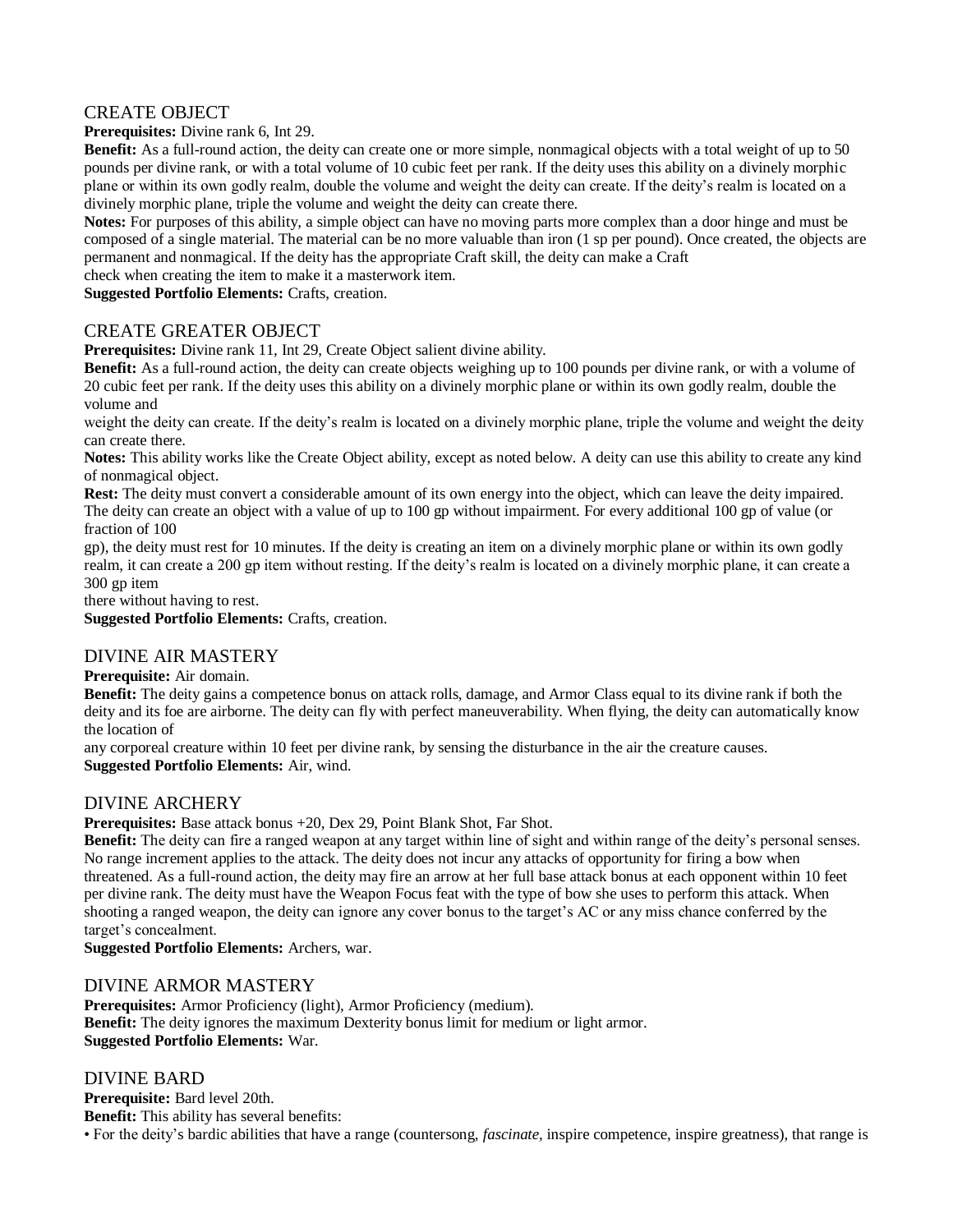a number of miles equal to the deity's divine rank.

• The deity can use any bardic music inspiration ability as a standard action. The inspiration takes effect immediately after the deity concludes the action.

• The deity's bardic music abilities can affect even those normally immune to mind-affecting effects. However, such creatures gain a +10 bonus on their Will saves to resist such effects.

• The effects of all the deity's bardic music abilities are doubled. Inspire courage grants a +8 morale bonus on saving throws against charm and fear effects and a +8 morale bonus on attack and damage rolls; inspire competence grants a +4 competence bonus on skill checks; inspire greatness grants +4d10 Hit Dice, a +4 competence bonus on attack rolls, and a +2 competence bonus on Fortitude saves, and inspire heroics grants a +8 morale bonus on saving throws and a +8 dodge bonus to AC. The number of allies the deity can affect with inspire competence, inspire greatness, and inspire heroics doubles. When inspiring competence in multiple allies, the deity can choose different skills to inspire for different allies.

• The effects of the deity's bardic music inspiration abilities last for ten times as long as normal after the deity stops singing. This has no effect on inspiration abilities that have no duration after the bard stops singing.

• When any effect that is subject to countersong (any spell, supernatural ability, or spell-like effect that has the sonic or language-dependent desriptor) occurs within the deity's hearing, the deity can attempt a countersong as if it had prepared an action to do so.

**Suggested Portfolio Elements:** Art, bards, beauty, dance, love, music, poetry.

#### DIVINE BATTLE MASTERY

**Prerequisites:** Fighter level 20th, Combat Reflexes, Int 13, Dex 13, Dodge, Expertise, Mobility, Spring Attack, Whirlwind Attack, War domain.

**Benefit:** The deity can make an unlimited number of attacks of opportunity in one round. (The deity still can't make more than one attack of opportunity against a single opponent in a round.) As a full-round action, the deity may make one melee attack at its full base attack bonus against each opponent within reach. The deity does not incur any attacks of opportunity from this action.

**Suggested Portfolio Elements:** Justice, vengeance, war.

## DIVINE BLAST

**Prerequisite:** Cha 29.

**Benefit:** The deity can use this ability a number of times per day equal to  $3 +$  its Charisma bonus. The ray created can extend up to one mile per rank (the deity chooses the length). Targets the ray strikes take 1d12 points of damage per rank of the deity, plus 1d12

points of damage per point of Charisma bonus the deity has. There is no saving throw, but the deity must make a ranged touch attack to hit a target. The deity can make the ray look, sound, smell, and feel like any-thing it desires. Despite the appearance of the ray,

the damage it deals results directly from divine power and is therefore not subject to being reduced by *protection from elements* and similar magic.

**Notes:** The ray destroys a *wall of force, prismatic wall,* or *prismatic sphere* it hits (all layers in a prismatic effect are destroyed). The ray itself is unaffected and can strike a target behind the *wall of force* or prismatic effect. A divine shield can stop the ray.

**Suggested Portfolio Elements:** Death, destruction, war.

## DIVINE BLESSING

**Prerequisite:** Selected ability score 40.

**Benefit:** Choose one ability: Strength, Dexterity, Constitution, Intelligence, Wisdom, or Charisma. The deity must have a score of at least 40 in the selected ability. The deity can grant mortals a +6 enhancement bonus to that ability that lasts for one day. In a single day and at one time, the deity can affect a number of creatures equal to its divine rank. **Notes:** A deity can have this ability multiple times, choosing a different ability score each time.

**Suggested Portfolio Elements:** Agility, beauty, endurance, knowledge, strength, wisdom.

## DIVINE CELERITY

#### **Prerequisite:** Dex 29.

**Benefit:** The deity acts as if *hasted* for a number of minutes per day equal to its divine rank. The duration of the effect need not be consecutive rounds. Activating this ability is a free action. **Suggested Portfolio Elements:** Travel, wind.

#### DIVINE CREATION

**Prerequisites:** Divine rank 16, Int 29, Create Object salient divine ability, Create Greater Object salient divine ability.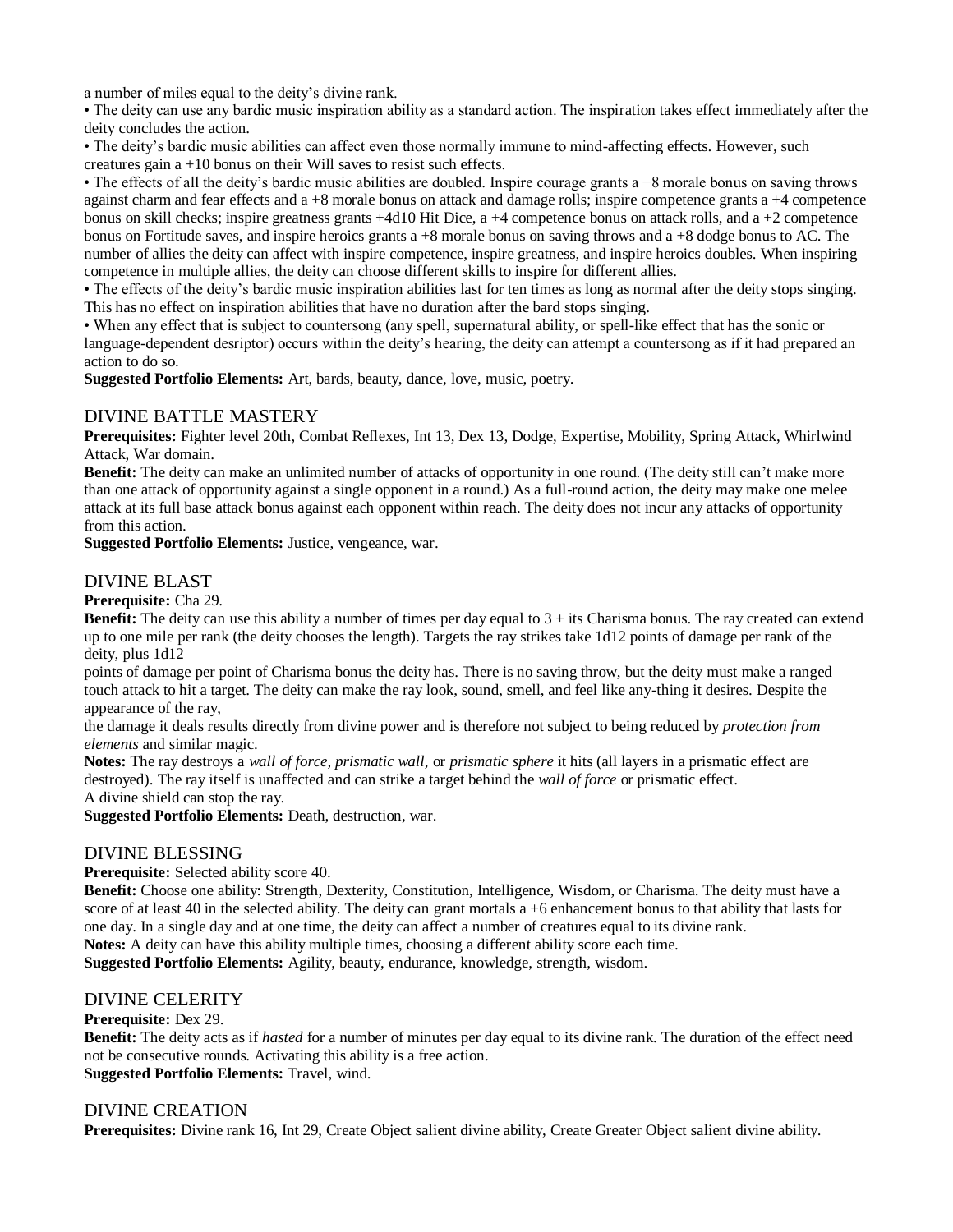**Benefit:** As a full-round action, the deity can create mortal creatures or magic items whose total weight is up to 100 pounds per divine rank, or with a total volume of 20 cubic feet per rank. If the deity uses this ability on a divinely morphic plane or within its

own godly realm, double the volume and weight the deity can create. If the deity's realm is located on a divinely morphic plane, triple the volume and weight the deity can create there.

**Notes:** This ability works like the Create Greater Object ability, except as noted below.

A deity can use this ability to create any kind of creature that does not have a divine rank. The deity can create a creature with class levels, but never with more class levels than the deity has itself or the deity's divine rank, whichever is lower. Rest: The deity must convert a considerable amount of its own energy into a creature, which always leaves the deity impaired. The deity must rest for 10 minutes ×the creature's Hit Dice ×the creature's Challenge Rating for each creature created, with a minimum of 10 minutes per creature. If the creature has class levels, each level counts as an additional Hit

Die.

The deity can create any kind of magic item except an artifact.

The rest requirement for creating magic items is the same as for the Create Greater object ability.

**Suggested Portfolio Elements:** Crafts, creation, supreme.

## DIVINE DODGE

#### **Prerequisite:** Dex 29.

**Benefit:** Any physical attack or individually targeted spell directed at the deity has a percent miss chance equal to 50 + the deity's rank. Area effects that include the deity have a similar chance to be ineffective.

**Notes:** The ability is similar to the *blink* spell, except that it is defensive only and the deity does not move to the Ethereal Plane, but simply exits from reality for a brief moment. This ability never interferes with the deity's own attacks. If an attack overcomes the miss chance, the deity still gets the benefit of a saving throw (if one is allowed).

**Suggested Portfolio Elements:** Agility, gambling, luck, protection.

#### DIVINE DRUID

**Prerequisites:** Druid level 20th.

**Benefit:** While in a *wild shap*e, the deity gains all the extraordinary and supernatural abilities of the creature whose form it adopts. In addition to animal forms, the deity can take the form of magical beasts or plant creatures. Some deities can assume additional forms. These are specified in the deity's description.

The deity can assume the form of any animal, magical beast, or plant creature from Fine to Colossal in size.

**Suggested Portfolio Elements:** Nature.

## DIVINE EARTH MASTERY

#### **Prerequisites:** Earth domain.

**Benefit:** The deity gains a competence bonus on attack rolls, damage, and Armor Class equal to its divine rank if both the deity and its foe are touching the ground. The deity gains a burrow speed commensurate with its size (see Divine Characteristics), as well as the ability to glide through stone, dirt, or almost any other sort of earth except metal as easily as a fish swims through water. This burrowing leaves behind no tunnel or hole, nor does it create any ripple or other signs of its presence. The deity has tremorsense, allowing it to automatically sense the location of anything within 10 feet per divine rank that is in contact with the ground. The deity has complete control over all things made of earth (including stone and metal). It can alter the form of any amount of earth as a free action. The deity can duplicate the effects of the *stone shape, move earth, rusting grasp, transmute rock to mud, transmute mud to rock,* and *disintegrate* spells, with any earth, stone, or metal object as a target. The deity can also transmute any object made of earth,

stone, or metal into a different kind of earth, stone, or metal. The deity can affect any object it can see, but no more than one object per round.

**Suggested Portfolio Elements:** Earth.

## DIVINE FAST HEALING

**Prerequisites:** Con 29 or the fast healing special quality.

**Benefit:** The deity gains fast healing of 20 + divine rank. Lost limbs or body parts reattach instantly when pressed against the wound on the body.

**Notes:** This ability does not stack with the fast healing special quality.

**Notes:** A deity can have this ability multiple times, and its effects stack. A deity with two applications of this ability improves its fast healing by  $40 +$  (divine rank  $\times 2$ ).

**Suggested Portfolio Elements:** Endurance, healing.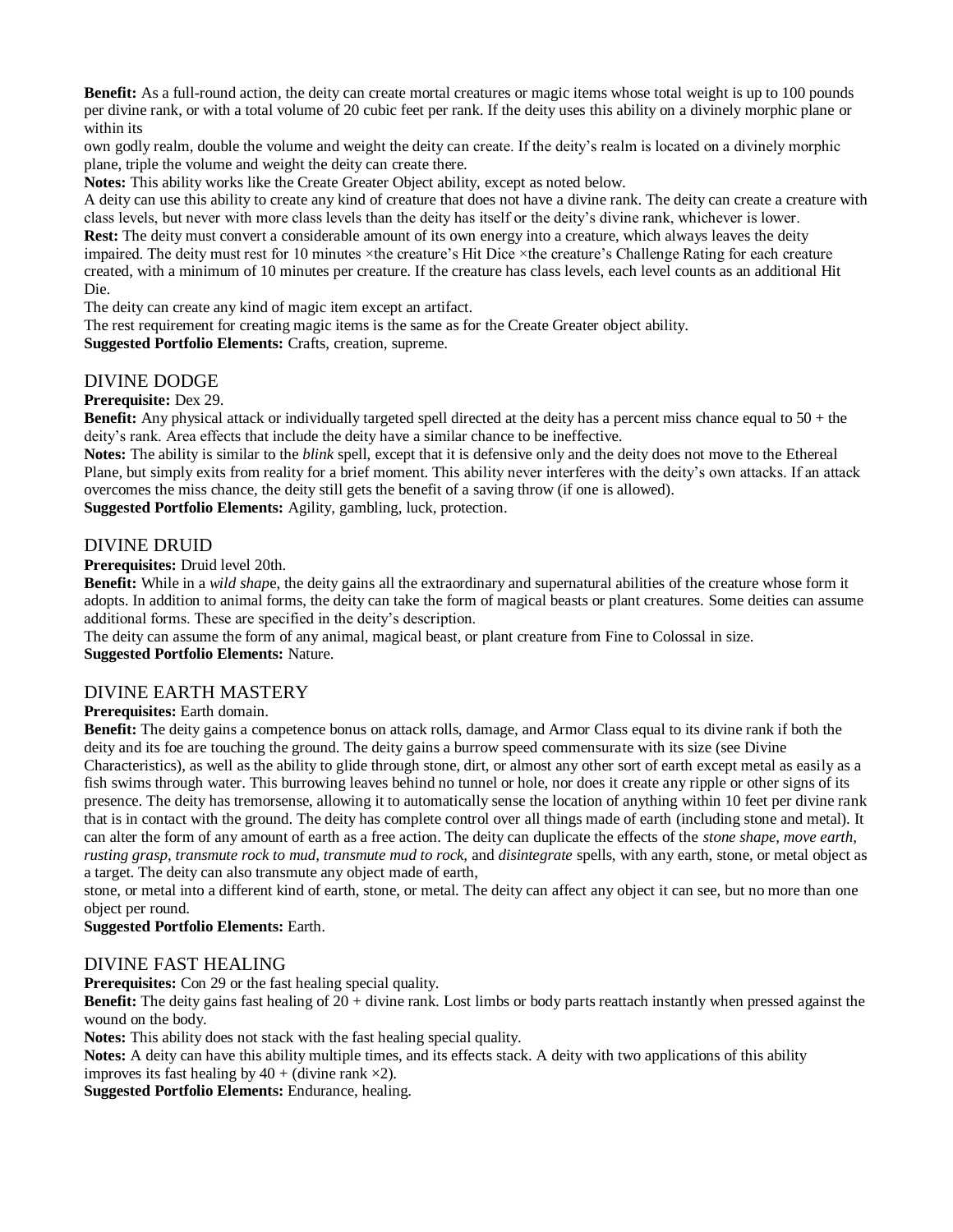# DIVINE FIRE MASTERY

**Prerequisites:** Fire domain.

**Benefit:** The deity gains a competence bonus on attack rolls, damage, and Armor Class equal to its divine rank if both the deity and its foe are touching fire or using weapons with the flaming or flaming burst special abilities.

The deity is immune to the effects of fire and heat.

The deity can automatically know the location of any corporeal creature within 10 feet per divine rank by sensing the disturbance in the ambient temperature that the creature causes.

The deity has complete control over all nonmagical fire and can duplicate the effect of any spell with the fire descriptor as a standard action.

**Suggested Portfolio Elements:** Fire.

# DIVINE GLIBNESS

**Prerequisites:** Cha 29, Bluff 40 ranks, Trickery domain.

**Benefit:** As a full-round action, the deity can speak and convince others to take some course of action. This works like a *mass suggestion* spell cast at a level equal to  $10 +$  the deity's divine rank, except that it affects up to  $(10 +$  divine rank) creatures, no two of

which can be more than  $(10 \times \text{divine rank})$  feet apart. The save DC is  $10 +$  the deity's Charisma modifier + the deity's divine rank.

**Suggested Portfolio Elements:** Commerce, lies, thieves.

# DIVINE INSPIRATION

**Benefit:** The deity can enchant creatures to create a specific emotion. The deity can affect one creature per divine rank at once, and up to the same number each day. All must be within the deity's line of sight when first affected. The specific effects depend on the

emotional state induced.

*Courage:* The enchanted creatures become immune to fear effects and receive a +2 morale bonus on attack rolls, weapon damage rolls, skill checks, and Will saves.

*Despair:* The enchanted creatures are affected as by an improved version of the *crushing despair* spell: affected creatures suffer a  $-4$  penalty on attack rolls, damage rolls, saves, and checks unless they make a successful Will save (DC  $10 +$  deity's Charisma modifier + deity's divine rank). The effect lasts one day.

*Dread:* The enchanted creatures must make successful Wisdom checks (DC = the deity's divine rank) to attack or fight. If the check fails, the creature flees in panic for 1d4 rounds. If the check succeeds, the creature does not have to check again for 10 minutes. The enchanted creatures also suffer a –2 morale penalty on attack rolls, weapon damage rolls, skill checks, and Will saves.

*Frenzy:* Frenzied creatures spend themselves in drinking, feasting, and dancing unless provoked or incited to violence. Frenzied creatures turn violent if they are attacked or perceive a threat to their safety. Frenzied creatures receive a +4 morale bonus to Strength and Dexterity,  $a - 4$  penalty to Wisdom, and  $a - 2$  penalty to AC. Subjects can attempt Will saves (DC 10 + deity's Charisma modifier + deity's divine rank) to resist the effect. This is a mind-affecting compulsion.

*Hope:* The enchanted creatures gain a +4 morale bonus on saving throws, attack rolls, ability checks, skill checks, and weapon damage rolls.

*Rage:* The enchanted creatures receive a +4 morale bonus to Strength and Constitution scores, a +2 morale bonus on Will saves, and a  $-2$  penalty to AC. They are compelled to fight heedless of danger. Subjects can attempt Will saves (DC 10 + deity's Charisma

modifier + deity's divine rank) to resist the effect. This is a mind-affecting compulsion.

*Love and Desire:* A love effect causes the target to fall in love with the specified creature, seeking every opportunity to be near that creature and making every effort to win the creature's affection. A desire effect is similar, but the target seeks any opportunity to

become physically intimate with the specified creature. Subjects can attempt Will saves (DC 10 + deity's Charisma modifier + deity's divine rank) to resist the effect. This is a mind-affecting compulsion effect.

# **Suggested Portfolio Elements:** Any.

# DIVINE MONK

**Prerequisites:** Monk level 20th.

**Benefit:** The deity's unarmed strikes are treated as a magic slashing weapon with an enhancement bonus of  $+5$  and the keen, lawful, and vorpal qualities. If the deity chooses, a particular attack can be bludgeoning instead of slashing, but the keen and vorpal qualities do not apply to that attack. Any unarmed attack the deity makes has a base damage of 2d12.

The deity can use the Deflect Arrows feat to deflect any ranged attacks (including spells that require ranged touch attacks) as if they were arrows. The deity can deflect any number of attacks in a single round. When the deity deflects any attack, the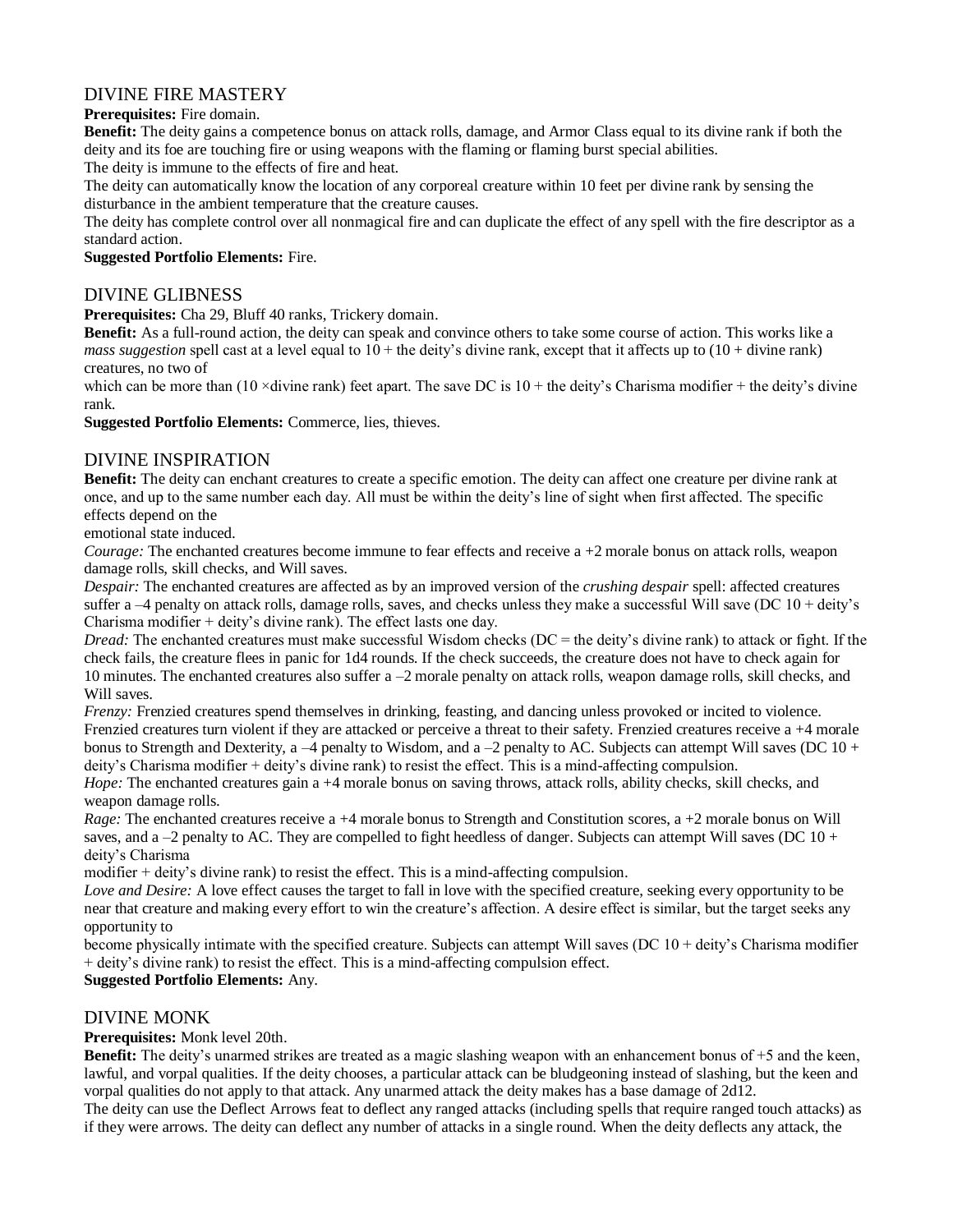attack is reflected upon the attacker, using the deity's base ranged attack bonus. When the deity deflects a spell, the spell's level is added to the DC to deflect the attack. The deity only gains the second benefit of this ability if he or she has the Deflect Arrows feat.

#### **Suggested Portfolio Elements:** Law.

#### DIVINE PALADIN

**Prerequisites:** Paladin level 20th.

**Benefit:** The deity's aura of courage grants a +8 morale bonus on saving throws against fear effects and extends to all allies within 100 feet of the deity.

The deity's special mount, if any, gains the celestial template.

The deity can smite evil ten times per day, and gets an extra 3 points of damage per class level on a successful smite attempt. **Suggested Portfolio Elements:** Good, justice, law, nobility, war.

#### DIVINE RADIANCE

**Prerequisite:** Good alignment, Sun domain.

**Benefit:** The deity can shed light in a (10 feet ×divine rank) emanation from its body. This light counters and dispels all darkness effects (unless created by a deity of higher rank) and causes pain and damage to undead creatures, who take 2d8 points of damage per round with no save. As a full attack action, the deity can generate up to three rays of scorching light that can strike targets up to a number of miles away equal to the deity's divine rank. Each ray deals 1d6 points of damage per 2 divine ranks. Undead take 1d12 points of damage per 2 divine ranks.

**Suggested Portfolio Elements:** Good, light, sun.

#### DIVINE RAGE

**Prerequisite:** Barbarian level 20th.

**Benefit:** This ability is similar to the barbarian's rage ability (and it replaces the barbarian rage ability for the deity). The deity can activate this ability only after suffering damage from a weapon, and can use it a number of times per day equal to its divine rank. Once used, the ability lasts 1 hour (though the deity can end the rage at will). While raging, the deity gains +10 to Strength, +10 to Constitution, and a +5 morale bonus on Will saves. The deity's spell resistance and energy resistances each increase by +10. The deity also can make one extra attack, at its full attack bonus, whenever it uses the full attack action. While raging, the deity suffers a –5 penalty to Armor Class and cannot perform acts that require patience and concentration, such as moving silently, casting spells, and using salient divine abilities.

**Suggested Portfolio Elements:** Destruction, rage, strength, war.

## DIVINE RANGER

**Prerequisites:** Ranger level 20th, Wis 25, Wilderness Lore 40 ranks, Knowledge (nature) 30 ranks.

**Benefit:** Any weapon the deity wields against one of its favored enemies is treated as a bane weapon against that creature type. Thus, its enhancement bonus is increased by  $+2$  and it deals  $+2d6$  points of damage.

The deity can follow tracks at its normal land speed. It treats all normal terrain as very soft ground for purposes of tracking and ignores DC modifiers for time or weather. The deity can track creatures across water, underwater, or through the air by means of the minute disturbances they make and traces of their passage. The table below adds across water, underwater, and air to the list of surfaces found in the Track feat description.

| Surface      | ĐC  |
|--------------|-----|
| Across water | 60  |
| Underwater   | 80  |
| Air          | 120 |

**Suggested Portfolio Elements:** Archers, hunting, nature.

## DIVINE RECALL

**Benefit:** The deity remembers every event of a certain type that has ever occurred. The type of event is specified in the deity description.

**Notes:** A deity can have this ability multiple times, choosing a different type of event each time. **Suggested Portfolio Elements:** Knowledge.

#### DIVINE ROGUE

**Prerequisites:** Rogue level 20th, Dodge, improved evasion, defensive roll.

**Benefit:** When struck by an attack from an opponent the deity has designated as its dodge target, the deity may make a Reflex save (DC  $10 +$  damage dealt) to negate all damage from the attack.

If the deity passes within 5 feet of a trap, the deity is entitled to a Search check to notice it as if the deity were actively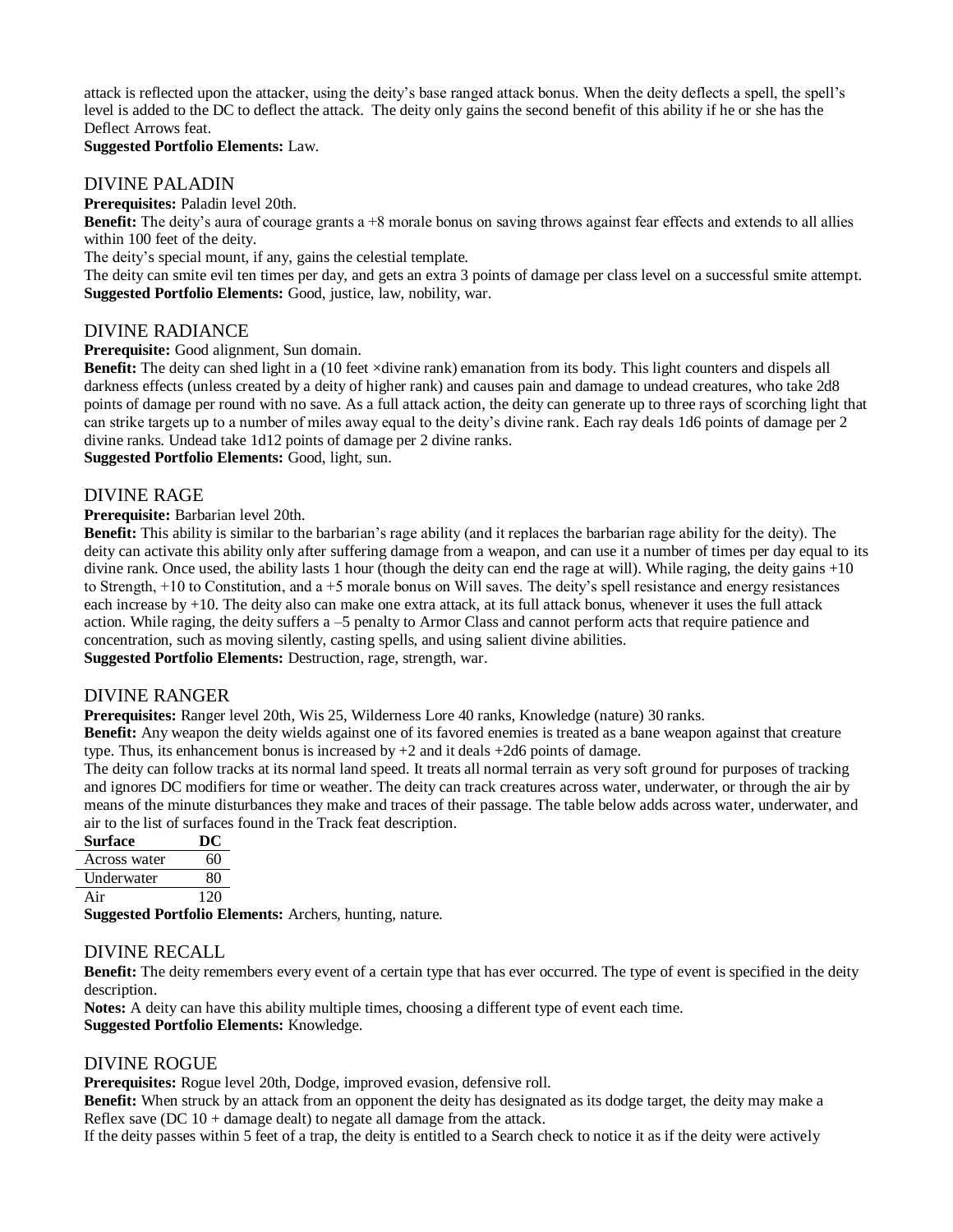looking for it. The deity can assess the exact value of any treasure it can see. The deity also can immediately determine what any creature is carrying and where each carried item is. **Suggested Portfolio Elements:** Thieves.

# DIVINE SHIELD

**Prerequisites:** Cha 29.

**Benefit:** As a free action, the deity can create a shield that lasts 10 minutes and protects the deity's body and equipment from attacks. The shield stops 10 points of damage per rank. Once the shield stops that much damage, it collapses. The damage can be from any source, including a divine blast attack. The deity can use this ability a number of times per day equal to  $3 +$  its Constitution bonus.

**Notes:** The deity can adjust the shield so that it does not block damage the deity ignores anyway. The effects of multiple divine shields do not stack.

**Suggested Portfolio Elements:** Protection.

## DIVINE SKILL FOCUS

**Prerequisites:** 23 ranks in the selected skill.

**Benefit:** The deity receives a bonus of  $10 +$  its divine rank when using the skill selected.

**Notes:** This bonus stacks with the divine rank bonus deities normally receive on checks. If the selected skill is related to the deity's portfolio, add the deity's rank to the maximum DC for a free action.

A deity can have this ability multiple times, choosing a different skill each time.

**Suggested Portfolio Elements:** Any.

## DIVINE SNEAK ATTACK

**Prerequisites:** Sneak attack +10d6, crippling strike.

**Benefit:** The deity's sneak attacks deal an additional  $+3d6$  points of damage.

Any attack of opportunity the deity makes is considered a sneak attack.

The deity can flank or catch flat-footed any opponent whose divine rank does not exceed the deity's and can sneak attack that opponent. The deity cannot deal sneak attack damage to opponents that are immune to critical hits. Any time the deity inflicts damage with a sneak attack, that target suffers damage equal to the deity's sneak attack bonus

damage on the deity's next turn as well.

**Suggested Portfolio Elements:** Thieves.

## DIVINE SPELL FOCUS

**Prerequisites:** Spell Focus, Greater Spell Focus.

**Benefit:** The deity chooses one school of magic. The save DC for any spell of that school increases by one-half the deity's divine rank. This bonus overlaps (does not stack with) the bonus from Spell Focus or Greater Spell Focus. **Notes:** A deity can have this ability multiple times, choosing a different school of magic each time.

# **Suggested Portfolio Elements:** Magic.

## DIVINE SPELLCASTING

**Prerequisites:** Spellcaster level 20th.

**Benefit:** The deity can cast spells whose effective level is above 9th. The number of spells per day the deity can cast of each spell level above 9th depends on the deity's key ability score for spell-casting classes in which the deity has achieved 20th level, as shown

on Table: Divine Spellcasting. The numbers on that table represent one spell per day at each spell level above 9th in which it receives bonus spells from its key ability score, plus

bonus spells based on the key ability score. The deity can use these slots for spells prepared or cast with a metamagic feat, or for lower-level spells.

If the deity has achieved 20th level in a spellcasting class with fewer than nine levels of spells (such as bard, paladin, or ranger), the deity can also cast one spell per day of each level between the maximum normal spell level and 9th, plus appropriate bonus spells

of each level based on the deity's key ability score. These spells are not shown on the table.

The deity also doesn't incur attacks of opportunity for casting spells when threatened.

In addition, the deity receives the benefit of the Spell Focus feat on any spell it casts.

**Suggested Portfolio Elements:** Magic.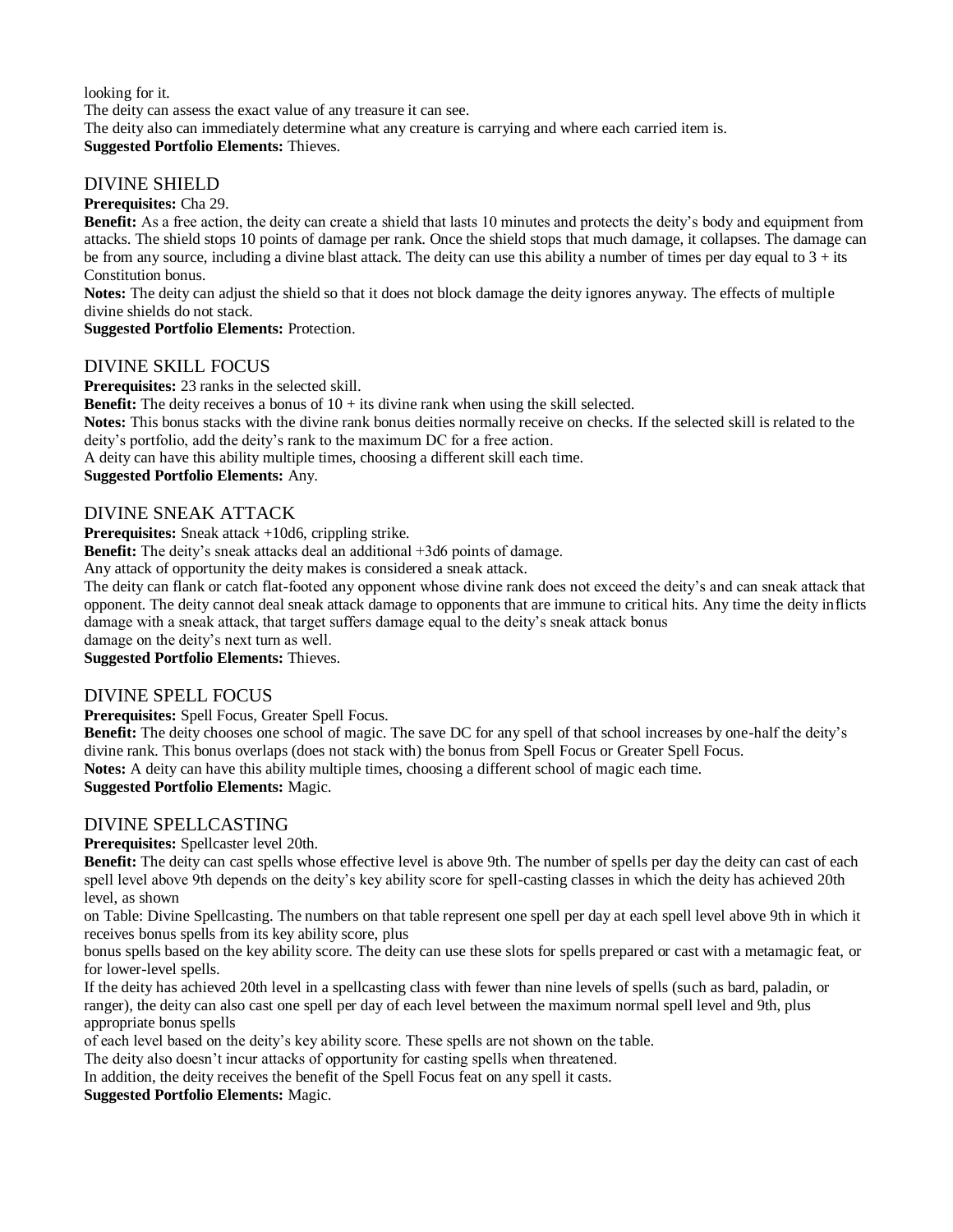#### **SPELL SLOTS ABOVE 9TH LEVEL**

The Divine Spellcasting ability grants deities access to spell slots above 9th level (which can be used to hold lower-level spells or spells whose level has been increased above 9th by the use of metamagic feats). The number of spell slots available to a deity depends on the deity's key ability score (Intelligence for wizards, Wisdom for clerics, druids, paladins, and rangers, and Charisma for bards and sorcerers), as shown on Table: Divine Spellcasting.

Even though the table only includes ability scores up to 61 and spell slots up to 25th level, the progression continues infinitely in both directions. For ability scores beyond 61, or for spell slots above 25th level, expand the table to follow the same patterns

as shown.

The numbers on this table include bonus spells that a deity receives for having a sufficiently high ability score, as well as one additional spell of each level at which the deity gains at least one bonus spell. This additional spell is one of the benefits of the

Divine Spellcasting salient divine ability.

|              |                 |                | <b>Spells per Day</b> |                |                  |                |                  |                |                  |                |                |                |                |                |                |                |                |
|--------------|-----------------|----------------|-----------------------|----------------|------------------|----------------|------------------|----------------|------------------|----------------|----------------|----------------|----------------|----------------|----------------|----------------|----------------|
| <b>Score</b> | <b>Modifier</b> | 10th           | 11th                  | 12th           | 13 <sub>th</sub> | <b>14th</b>    | 15 <sub>th</sub> | 16th           | 17 <sub>th</sub> | <b>18th</b>    | <b>19th</b>    | 20th           | 21st           | 22nd           | 23rd           | 24th           | 25th           |
| $10 - 11$    | $+0$            |                |                       |                |                  |                |                  |                |                  |                |                |                |                |                |                |                |                |
| $12 - 13$    | $+1$            |                |                       |                |                  |                |                  |                |                  |                |                |                |                |                |                |                |                |
| $14 - 15$    | $+2$            |                |                       |                |                  |                |                  |                |                  |                |                |                |                |                |                |                |                |
| $16 - 17$    | $+3$            |                |                       |                |                  |                |                  |                |                  |                |                |                |                |                |                |                |                |
| $18 - 19$    | $+4$            |                |                       |                |                  |                |                  |                |                  |                |                |                |                |                |                |                |                |
| $20 - 21$    | $+5$            |                |                       |                |                  |                |                  |                |                  |                |                |                |                |                |                |                |                |
| $22 - 23$    | $+6$            |                |                       |                |                  |                |                  |                |                  |                |                |                |                |                |                |                |                |
| $24 - 25$    | $+7$            |                |                       |                |                  |                |                  |                |                  |                |                |                |                |                |                |                |                |
| $26 - 27$    | $+8$            |                |                       |                |                  |                |                  |                |                  |                |                |                |                |                |                |                |                |
| $28 - 29$    | $+9$            |                |                       |                |                  |                |                  |                |                  |                |                |                |                |                |                |                |                |
| $30 - 31$    | $+10$           | $\overline{2}$ |                       |                |                  |                |                  |                |                  |                |                |                |                |                |                |                |                |
| $32 - 33$    | $+11$           | $\overline{2}$ | $\overline{2}$        |                |                  |                |                  |                |                  |                |                |                |                |                |                |                |                |
| $34 - 35$    | $+12$           | $\overline{2}$ | $\overline{2}$        | $\overline{2}$ |                  |                |                  |                |                  |                |                |                |                |                |                |                |                |
| $36 - 37$    | $+13$           | $\overline{2}$ | $\overline{2}$        | $\overline{c}$ | $\overline{2}$   |                |                  |                |                  |                |                |                |                |                |                |                |                |
| $38 - 39$    | $+14$           | $\overline{3}$ | $\overline{2}$        | $\overline{c}$ | $\overline{2}$   | $\overline{2}$ |                  |                |                  |                |                |                |                |                |                |                |                |
| $40 - 41$    | $+15$           | $\overline{3}$ | $\overline{3}$        | $\overline{2}$ | $\overline{2}$   | $\overline{2}$ | $\overline{2}$   |                |                  |                |                |                |                |                |                |                |                |
| $42 - 43$    | $+16$           | 3              | 3                     | 3              | $\overline{c}$   | $\overline{c}$ | $\overline{c}$   | 2              |                  |                |                |                |                |                |                |                |                |
| $44 - 45$    | $+17$           | $\overline{3}$ | $\overline{3}$        | $\overline{3}$ | $\overline{3}$   | $\overline{2}$ | $\overline{2}$   | $\overline{2}$ | $\overline{2}$   |                |                |                |                |                |                |                |                |
| $46 - 47$    | $+18$           | $\overline{4}$ | $\overline{3}$        | $\overline{3}$ | 3                | 3              | $\overline{2}$   | $\overline{2}$ | $\overline{2}$   | 2              |                |                |                |                |                |                |                |
| $48 - 49$    | $+19$           | $\overline{4}$ | $\overline{4}$        | 3              | 3                | 3              | 3                | $\overline{2}$ | $\overline{2}$   | $\overline{c}$ | $\overline{c}$ |                |                |                |                |                |                |
| $50 - 51$    | $+20$           | $\overline{4}$ | $\overline{4}$        | 4              | 3                | 3              | 3                | 3              | $\overline{2}$   | $\overline{2}$ | $\overline{2}$ | $\overline{2}$ |                |                |                |                |                |
| $52 - 53$    | $+21$           | $\overline{4}$ | $\overline{4}$        | 4              | 4                | 3              | 3                | 3              | 3                | $\overline{2}$ | $\overline{2}$ | $\overline{2}$ | $\overline{2}$ |                |                |                |                |
| $54 - 55$    | $+22$           | 5              | $\overline{4}$        | 4              | 4                | 4              | 3                | 3              | 3                | 3              | $\overline{2}$ | $\overline{2}$ | $\overline{2}$ | $\overline{2}$ |                |                |                |
| $56 - 57$    | $+23$           | 5              | 5                     | 4              | 4                | 4              | 4                | 3              | 3                | 3              | 3              | $\overline{2}$ | $\overline{2}$ | $\overline{2}$ | $\overline{2}$ |                |                |
| 58-59        | $+24$           | 5              | 5                     | 5              | 4                | 4              | 4                | 4              | 3                | 3              | 3              | 3              | $\overline{2}$ | $\overline{2}$ | $\overline{2}$ | $\overline{2}$ |                |
| $60 - 61$    | $+25$           | 5              | 5                     | 5              | 5                | 4              | 4                | 4              | 4                | 3              | 3              | 3              | 3              | $\overline{2}$ | $\overline{2}$ | $\overline{2}$ | $\overline{2}$ |

**Table: Divine Spellcasting**

etc. . .

#### DIVINE SPLENDOR

**Prerequisites:** Divine rank 16, Cha 26.

**Benefit:** Any mortal who approaches within 10 feet per divine rank of the deity in its natural form dies immediately, with no saving throw.

**Suggested Portfolio Elements:** Supreme.

#### DIVINE STORM

#### **Prerequisite:** Divine rank 11.

**Benefit:** The deity can surround itself with a vortex of holy or unholy force that manifests in different forms depending on the deity. The vortex extends from the deity in an emanation with a radius of 10 feet per divine rank. The effect stops attacks with thrown weapons and projectiles (they fail if made by creatures inside the area, or targeted at creatures within the area, or if their paths take them through the area).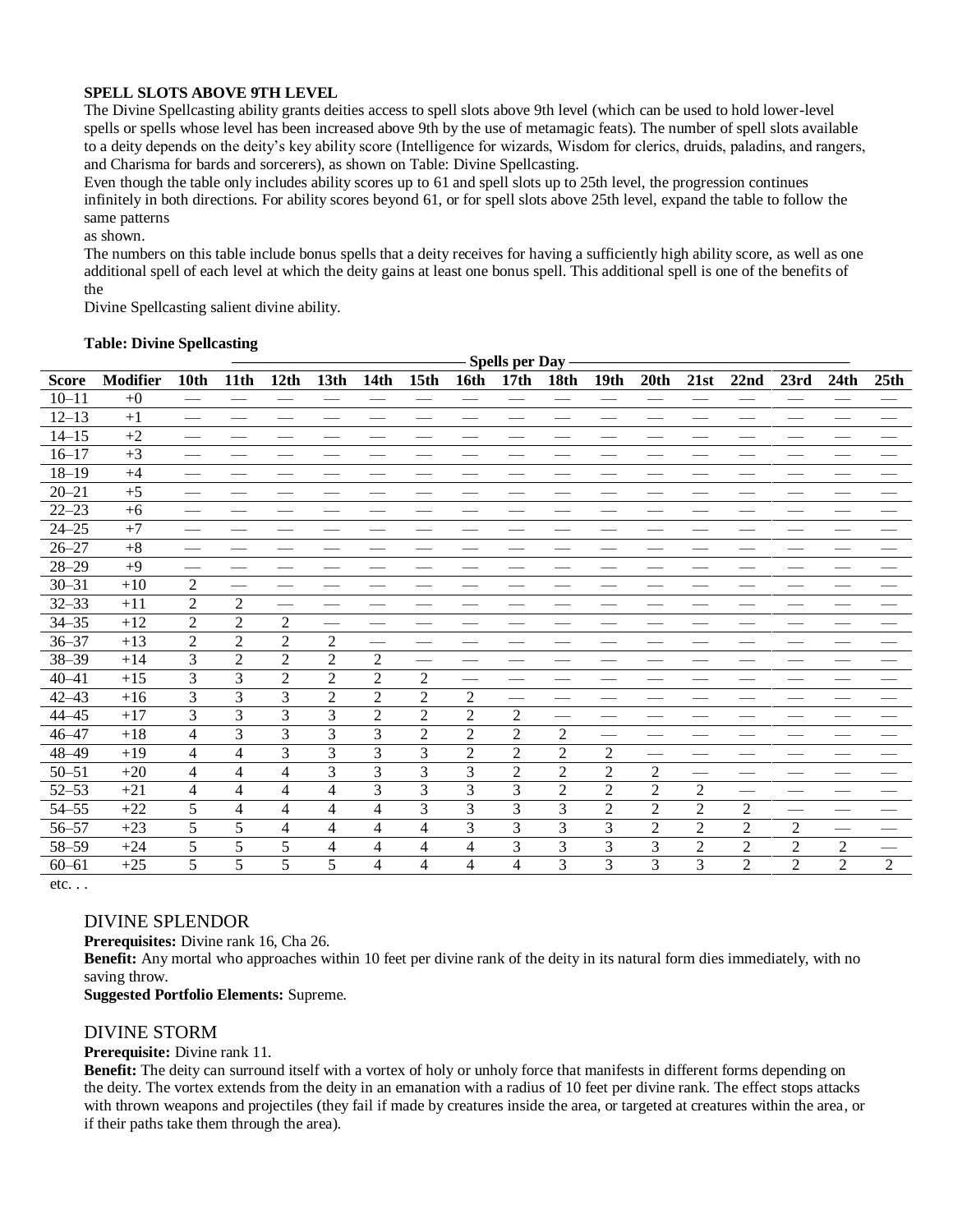In addition, the force expels creatures whose alignment on the ethical (lawful-chaotic) axis is opposite the deity's. If the deity's ethical alignment is neutral (neutral good or neutral evil), the force does not expel any creatures. Affected creatures in the area must make Fortitude saves (DC  $10 +$  the deity's Charisma modifier  $+$  the deity's divine rank) or be picked up and thrown out, regardless of size. Such creatures suffer 1d6 points of

damage for each 10 feet they travel. Creatures that make successful saves are not affected by the vortex for one day, although the vortex still stops their thrown weapons and projectiles. Creatures that fail their saves can attempt to reenter the area, but must attempt new saves.

The force damages creatures whose alignment on the moral (good-evil) axis is opposite the deity's. If the deity's moral alignment is neutral (lawful neutral or chaotic neutral), the force does not damage any creatures. Affected creatures in the area must make Fortitude saves (DC  $10 +$  the deity's Charisma modifier  $+$  the deity's divine rank) each round or suffer 1 point of holy damage per divine rank. A successful save negates the damage, but the creature must save again the next round if it is still within the area.

Creatures whose alignment is diametrically opposed to the deity's are subject to both effects.

## **Suggested Portfolio Elements:** War.

# DIVINE WATER MASTERY

**Prerequisites:** Water domain.

**Benefit:** The deity gains a competence bonus on attack, damage, and Armor Class equal to its divine rank if both the deity and its foe are touching the same body of water.

The deity gains a swim speed commensurate with its size (see Divine Characteristics).

At will, as a full-round action, the deity can create a devastating tidal wave of water. On land, the wave has effects similar to a flash flood: Creatures caught in the water must

make a Fortitude save (DC 15). Large or smaller creatures that fail the save are swept

away, taking 1d6 points of subdual damage per round (1d3 points on a successful

Swim check against DC 20). Huge creatures that fail are knocked down, while Gar-gantuan and Colossal creatures are checked. The wave destroys all wooden buildings and

25% of the stone buildings it comes into contact with. At sea, the tidal wave capsizes ships and crushes them to splinters. The wave affects a number of miles of coastland up to the deity's divine rank.

When touching water, the deity can automatically sense the location of anything within 10 feet per divine rank that is in contact with the same body of water.

**Suggested Portfolio Elements:** Water.

## DIVINE WEAPON FOCUS

**Benefit:** This ability works like the Weapon Focus feat except that the deity receives a bonus of +4 on attacks with the weapon.

**Notes:** This bonus stacks with the divine rank bonus deities get on attack rolls, and with the Divine Weapon Mastery salient divine ability. It also stacks with the Weapon Focus and Greater Weapon Focus feats.

A deity can have this ability multiple times, choosing a different kind of weapon each time.

**Suggested Portfolio Elements:** War.

## DIVINE WEAPON MASTERY

**Prerequisites:** Fighter level 20th, War domain.

**Benefit:** The deity receives the benefits of the Weapon Focus, Weapon Specialization, and Improved Critical feats when wielding any simple or martial weapon.

**Suggested Portfolio Elements:** War.

# DIVINE WEAPON SPECIALIZATION

**Prerequisites:** Base attack bonus +20, Divine Weapon Focus salient divine ability with the selected weapon. **Benefit:** This ability works like the fighter's Weapon Specialization feat, except that the deity receives a bonus on damage with the weapon equal to its divine rank.

**Notes:** If the selected weapon is a ranged weapon, the extra damage applies against any target the deity can see. The damage bonus from this ability stacks with the damage bonus from the Divine Weapon Mastery ability and the Weapon Specialization and Greater Weapon Specialization feats.

A deity can have this ability multiple times, choosing a different kind of weapon each time.

## **Suggested Portfolio Elements:** War.

## ENERGY BURST

**Benefit:** The deity can create an emanation of a specific type of energy (acid, cold, electricity, fire, or sonic energy, specified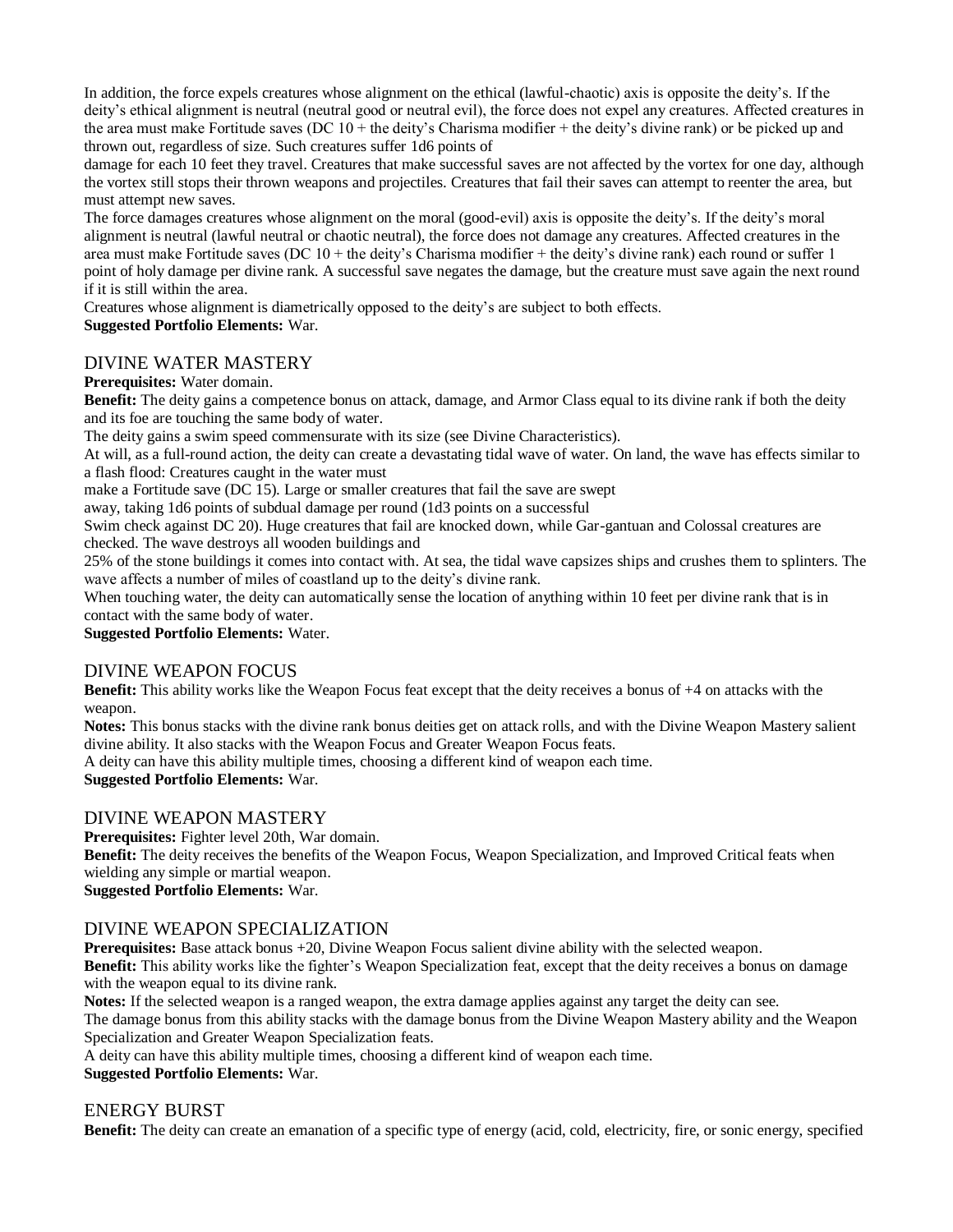in the deity's description) with a radius of 10 feet per divine rank. Anything in the area takes 1d8 points of the appropriate energy damage per divine rank. Damage is halved for those who make successful saving throws (Reflex for acid, cold, electricity, or fire, or Fortitude for sonic energy; DC 10 + the deity's divine rank + the deity's Constitution modifier). **Notes:** A deity can have this ability multiple times, choosing a different type of energy each time. **Suggested Portfolio Elements:** Nature.

#### ENERGY STORM

**Prerequisite:** Divine rank 11.

**Benefit:** The deity can surround itself with a vortex of energy (acid, cold, electricity, fire, sonic, positive, or negative energy, specified in the deity's description). The vortex extends from the deity in an emanation with a radius of 10 feet per divine rank. The effect

stops attacks with thrown weapons and projectiles. Such attacks fail if made by creatures inside the area, or targeted at creatures within the area, or if their paths take them through the area.

Energy storms that use acid, cold, electricity, fire, or sonic energy deal 1 point of energy damage and 1 point of holy damage per divine rank each round.

Positive energy deals 1 point of damage per divine rank to undead creatures, and heals the same amount of damage on living creatures.

Negative energy deals 1 point of negative energy per divine rank to living creatures, and heals the same amount of damage on undead creatures.

**Notes:** A deity can have this ability multiple times, choosing a different type of energy each time.

**Suggested Portfolio Elements:** Fire, storms.

#### EXTRA DOMAIN

#### **Prerequisite:** Divine rank 6.

**Benefit:** The deity chooses one domain to add to its list of domains. The deity can grant spells and powers from that domain and use those spells and powers personally, just as it can the spells and powers of its other domains.

**Notes:** A deity can have this ability multiple times, choosing a new domain each time.

**Suggested Portfolio Elements:** Any.

#### EXTRA ENERGY IMMUNITY

**Prerequisites:** Divine rank 6, resistance to the energy type selected.

**Benefit:** The deity gains immunity to acid, cold, electricity, fire, or sonic energy.

**Notes:** This ability is effective even if the attacker is a deity of higher rank.

A deity can have this ability multiple times, choosing a different form of energy each time.

**Suggested Portfolio Elements:** Any.

## EXTRA SENSE ENHANCEMENT

#### **Prerequisites:** Wis 29.

**Benefit:** The deity chooses one sense to enhance. The ability can extend a sense's range one mile per divine rank, or it can allow the sense to ignore one type of physical or magical blockage. The enhanced sense can penetrate 10 feet of a physical barrier per rank or 100 feet of a less tangible barrier (such as fog or smoke) per rank.

**Notes:** Some deities have specific applications of this ability that go beyond the normal senses.

A deity can have this ability multiple times, choosing a different sense each time.

**Suggested Portfolio Elements:** Any.

#### FOOTSORE

**Prerequisites:** Travel domain.

**Benefit:** The deity can sap the energy from living creatures so that they feel tired. It can affect up to one creature per divine rank at once, but no more than one creature per divine rank each day. All must be within the deity's line of sight when first affected. Subjects

can attempt Fortitude saves (DC 10 + deity's Charisma modifier + deity's divine rank). Creatures who fail their saves become fatigued and their speed is reduced by half. Furthermore, any mount or vehicle they ride is likewise slowed. The effect lasts one day.

#### **Suggested Portfolio Elements:** Travel.

## FREE MOVE

**Prerequisites:** Dex 29, Divine Celerity salient divine ability.

**Benefit:** The deity can move up to its speed once a round as a free action.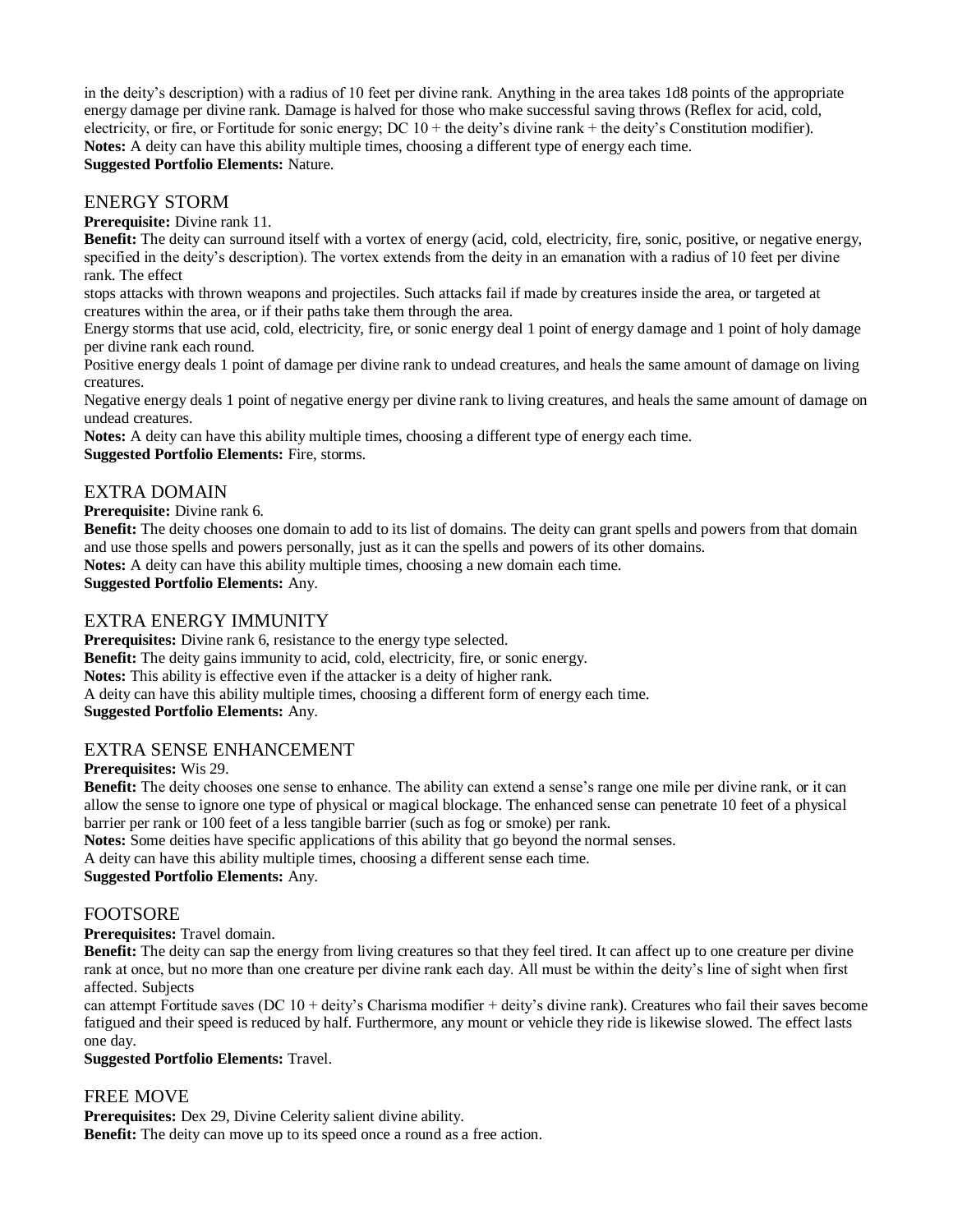#### **Suggested Portfolio Elements:** Travel.

#### FRIGHTFUL PRESENCE

#### **Prerequisites:** Cha 24.

**Benefit:** Whenever the deity performs a specific action specified in the deity's description (usually attacking, but sometimes making an intimidating gesture), foes within a 30-foot-radius burst must make Will saves (DC 10 + deity's Charisma modifier + deity's divine rank). Foes within the burst, but not the deity's immediate target, become shaken for 3d6 rounds if they fail their saves. Creatures the deity attacks when it activates the ability become panicked for 3d6 rounds if they fail their saves. Foes who make successful saving throws are unaffected by this ability for one day. **Suggested Portfolio Elements:** Destruction, war.

## GIFT OF LIFE

**Benefit:** The deity restores the dead creature to life, no matter how long the creature has been dead or what the condition of the body.

**Notes:** This ability works like the *true resurrection* spell, except that there is no material component and the amount of time the subject has been dead is irrelevant.

This ability can restore a creature to life against its will, but only with the permission of whatever deity rules the underworld or the divine realm where the mortal's soul resides. This ability can resurrect an elemental or outsider and can resurrect a creature whose soul is trapped, provided the soul is not held by a deity of higher rank than the one using this ability.

This ability cannot restore life to a creature that has been slain by the Hand of Death ability or the Life and Death ability of a deity with a higher rank.

**Suggested Portfolio Elements:** Healing, life.

#### GROW CREATURE

**Benefit:** This ability works like the *animal growth* spell, except that it can affect up to one creature of the specified type per divine rank each day, all of which must be within the deity's line of sight when first affected. The effect lasts one day. **Notes:** A deity can have this ability multiple times, choosing a different type of creature each time.

# **Suggested Portfolio Elements:** Nature.

#### HAND OF DEATH

**Benefit:** The deity points to any mortal within the deity's sensory range and snuffs out its life. There must be an unbroken line of effect between the deity and the target.

**Notes:** This ability works like the *destruction* spell, except that there is no material component. The mortal is allowed a Fortitude saving throw with a DC of  $20 +$  the deity's Charisma bonus + the deity's divine rank. Even if the save succeeds, the subject takes 10d6 points of damage, which may kill it anyway. If the attack kills the mortal (either through a failed saving throw or through damage), the mortal cannot be raised or resurrected afterward, except by a deity of equal or higher rank using the Gift of Life, Life and Death, or Mass Life and Death salient divine ability. **Suggested Portfolio Elements:** Death.

# INCREASED DAMAGE REDUCTION

# **Prerequisites:** Con 29.

**Benefit:** The deity's damage reduction increases 5 and adds an alignment requirement opposed to the deity's alignment to bypass the damage reduction. For example, a lawful good deity with DR25/epic would gain DR 30/epic and evil or DR 30 epic and chaotic.

**Notes:** A deity cannot chose this ability more than once. **Suggested Portfolio Elements:** Any.

## INCREASED ENERGY RESISTANCE

**Benefit:** The deity gains resistance equal to its divine rank to acid, cold, electricity, fire, or sonic energy.

**Notes:** A deity can have this ability multiple times, choosing a different form of energy each time. The deity also can have this ability more than once for a single type of energy. When applied to an energy type that the deity already resists, this ability increases the resistance by 10.

**Suggested Portfolio Elements:** Any.

## INCREASED SPELL RESISTANCE

**Benefit:** The deity's spell resistance increases by 20.

**Notes:** A deity can have this ability multiple times, and its effects stack. A deity with two applications of this ability improves its spell resistance by 40.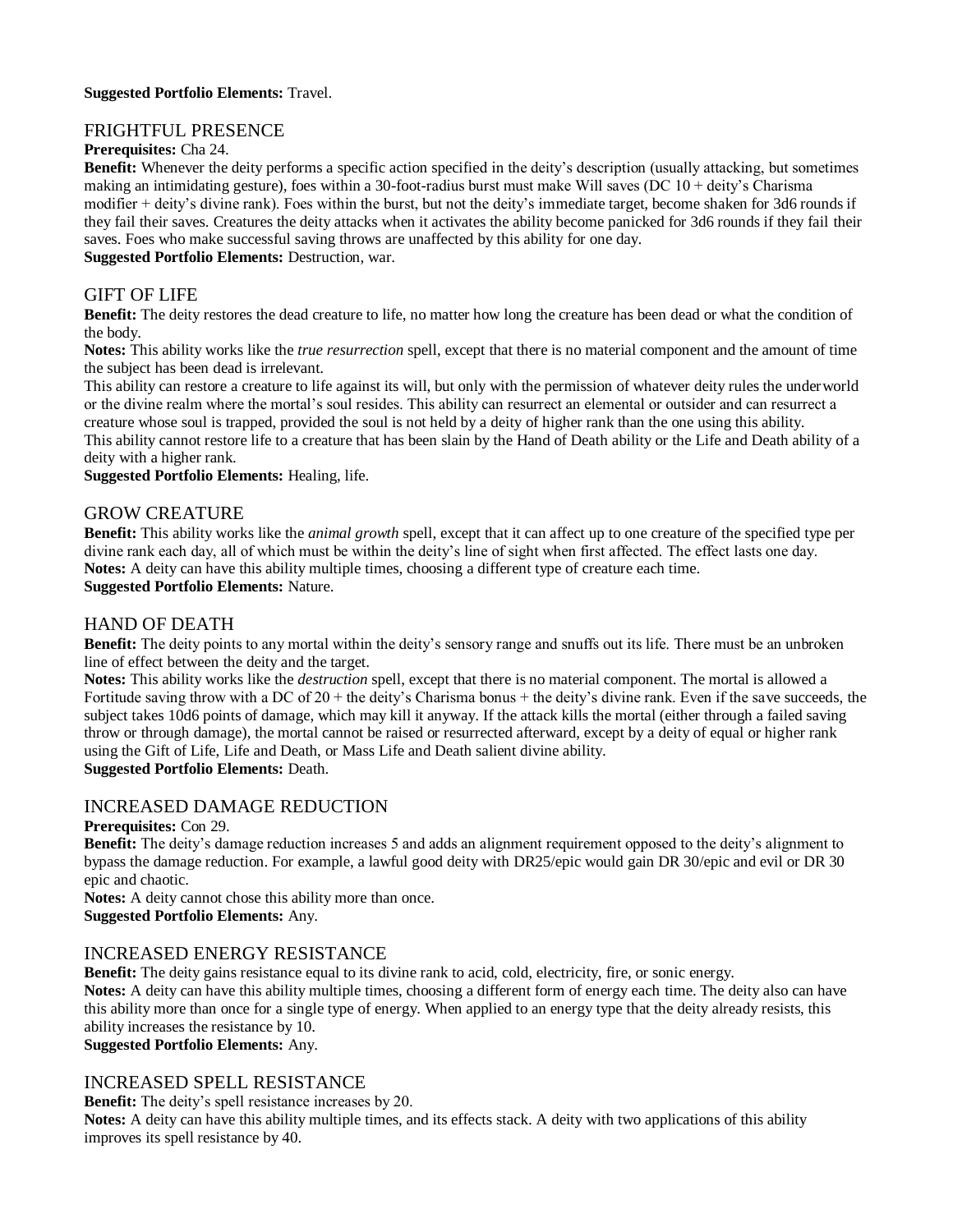#### **Suggested Portfolio Elements:** Magic.

## INDOMITABLE STRENGTH

**Prerequisite:** Str 40, Strength domain.

**Benefit:** If required to make an opposed roll involving Strength (including grapple checks), the deity receives a divine bonus of +25 on its roll. This bonus stacks with the normal divine rank bonus. **Suggested Portfolio Elements:** Strength.

# INSTANT COUNTERSPELL

**Benefit:** When any spell is cast within the deity's line of sight, the deity can counterspell it as a free action, provided that the deity is capable of casting the spell immediately or has it as a spell-like ability and makes the required Spellcraft check. The use of Instant

Counterspell counts against the normal number of free actions the deity is allowed each round. **Suggested Portfolio Elements:** Magic.

#### INSTANT MOVE

**Prerequisites:** Divine rank 6, Dex 29.

**Benefit:** As a move action, the deity can travel up to 30 feet per divine rank, as though using the *dimension door* spell, except that the deity never appears within a solid object and can act immediately after teleporting. **Suggested Portfolio Elements:** Travel.

#### IRRESISTIBLE BLOWS

**Prerequisites:** Weapon Focus and Improved Critical with the selected melee weapon.

**Benefit:** When the deity makes a melee attack with the chosen weapon against a creature, resolve the attack as a melee touch attack (the weapon blow ignores armor and natural armor bonuses). If the weapon hits, the creature struck must make a Fortitude save (DC 10 + the deity's Constitution modifier + the deity's divine rank) or be stunned for 1d10 rounds. The deity's attacks with the chosen weapons are considered to be adamantine for purposes of bypassing damage reduction and hardness.

**Notes:** A deity can have this ability multiple times, choosing a different kind of weapon each time. **Suggested Portfolio Elements:** War.

## IRRESISTIBLE PERFORMANCE

**Prerequisites:** Perform 40 ranks.

**Benefit:** When the deity sings, plays a musical instrument, tells jokes, recites verse, or engages in any other type of performance as a full-round action, the deity has the option to create any of the following effects. The deity can use this ability a number of times per

day equal to its divine rank. It affects up to one creature per divine rank within a burst with a radius of 10 feet per divine rank, centered on the deity.

• Affected creatures become unable to take actions; instead, they dance, observe the performance with rapt attention, laugh, or applaud at the deity's option. The affected creatures also suffer a –4 penalty to Armor Class, cannot succeed at Reflex saves (except on a roll of 20), and cannot use shields. Creatures can resist this mind effect with a successful Will save (DC 10 + the deity's Charisma modifier + the deity's divine rank). The effects last for as long as the deity performs and for up to 1 round per divine rank thereafter.

• Affected creatures become blissfully calm. They are immune to fear and compulsion effects except for those created by deities of higher rank than the performing deity and any such effects already operating on affected creatures are countered and dispelled. This ability also counters and dispels rage effects except for those created by deities of higher rank than the performing deity. Immunity to fear and compulsion last for as long as the deity performs and for up to 1 round per divine rank thereafter.

• Affected creatures fall asleep. This works like the *sleep* spell, except that any living creature can be affected. Creatures can resist this mind effect with Will saves (DC 10 + the deity's Charisma modifier + the deity's divine rank). Affected creatures sleep for up to 1 hour per divine rank or until awakened. The deity can end the effect at will.

• Affected creatures are so deeply moved that they simply die. Only living creatures with Hit Dice equal to or less than the deity's divine rank are affected. Creatures can resist the effect with Fortitude saves (DC  $10 +$  the deity's Charisma modifier + the deity's divine rank).

Once a creature makes a successful save against one of the deity's performances, the creature cannot be affected again for one day.

Note: Not all deities with this ability can create all the mentioned effects, as specified in the deity descriptions. **Suggested Portfolio Elements:** Art, bards, beauty, dance, love, music, poetry.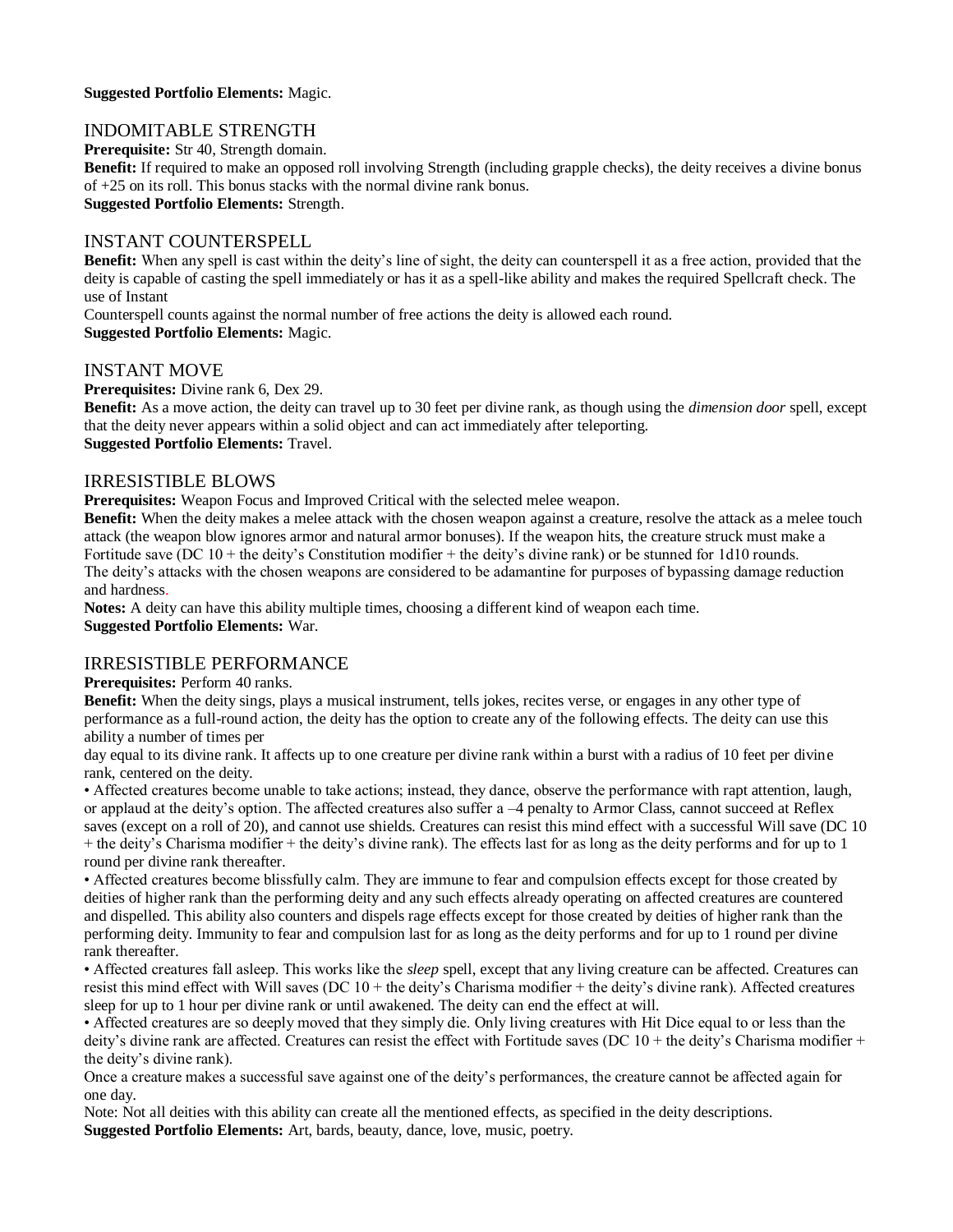## KNOW DEATH

**Benefit:** The deity knows the exact moment and circumstances of any mortal creature's death just by looking at the creature. **Suggested Portfolio Elements:** Death.

# KNOW SECRETS

No secrets can be kept from the deity.

**Benefit:** The deity can learn a creature's entire history (including any embarrassing or vital secrets it might know) just by looking at it. This ability is similar to the *legend lore* spell, except that it delivers instant results and the subject is allowed a Will save (DC  $10 +$  the deity's Charisma modifier  $+$  the deity's divine rank) to avoid the effect. **Suggested Portfolio Elements:** Knowledge, secrets.

# LAY CURSE

**Benefit:** This ability works like the *bestow curse* spell, except that mortals get no save. Deities of equal or lesser rank are subject to this ability, but are allowed Will saves (DC  $10 +$  the deity's Charisma modifier  $+$  the deity's divine rank) to resist. The curse

can be removed only by a deity of equal or higher rank than the cursing deity.

The deity can affect up to one creature per divine rank at once, but no more than that number each day. All must be within the deity's line of sight when first affected.

**Suggested Portfolio Elements:** Evil.

# LAY QUEST

**Benefit:** This ability works like the *geas/quest* spell, except that it works only on mortals and it can be removed only by a deity of equal or higher rank than the deity who lays the quest. The deity can affect up to one creature per divine rank at once, but no more than that number each day. All must be within the deity's line of sight when first affected. **Suggested Portfolio Elements:** Justice, law.

## LIFE AND DEATH

**Prerequisites:** Divine rank 6, Gift of Life or Hand of Death salient divine ability.

**Benefit:** The deity designates any mortal and snuffs out its life. Or the deity can designate any dead mortal and restore it to life.

**Notes:** This ability works across planar boundaries and penetrates any barrier except a divine shield. However, the subject must be in a location the deity can sense, either within the deity's sense range or in a location the deity can perceive through its remote sensing ability. If the deity cannot see the subject, the deity must unambiguously identify the subject in some fashion. If the deity chooses to kill a mortal, the ability works like the

*destruction* spell, except that there is no material component or saving throw. The mortal cannot be raised or resurrected afterward, except by a deity of equal or higher rank using the Gift of Life or Life and Death salient divine ability. If the deity restores life to a mortal, this ability works like the *true resurrection* spell, except that there is no material

component and the amount of time the subject has been dead is irrelevant.

This ability cannot restore a creature to life against its will, but it can resurrect an elemental or outsider. It can resurrect a creature whose soul is trapped, provided the soul is not held by a deity of higher rank than the one using this ability. This ability cannot restore life to a creature that has been slain by the Hand of Death, Life and Death, or Mass Life and Death ability of a deity with a higher rank.

**Rest:** After using either version of this ability, the deity must rest for 1 minute per level or Hit Die of the creature affected. Deities whose portfolio includes death do not have to rest after using this ability.

**Suggested Portfolio Elements:** Death, supreme.

## LIFE DRAIN

**Prerequisites:** Death domain.

**Benefit:** As a free action, the deity can generate a cloud of darkness that rises from its body in a spread with a radius of 10 feet per divine rank and 10 feet high. The cloud blocks sight as a *deeper darkness* spell does, except that it cannot be countered by light

effects (other than those cast by deities of higher rank). Living creatures must make Will saves (DC 10 + the deity's Charisma modifier + the deity's divine rank) or die. Even with a successful save, living creatures still gain two negative levels (the save DC to remove the negative levels is the same as the first Will save). A single creature can be drained by the cloud only once per day, but the cloud's darkness remains effective.

**Suggested Portfolio Elements:** Death, undead.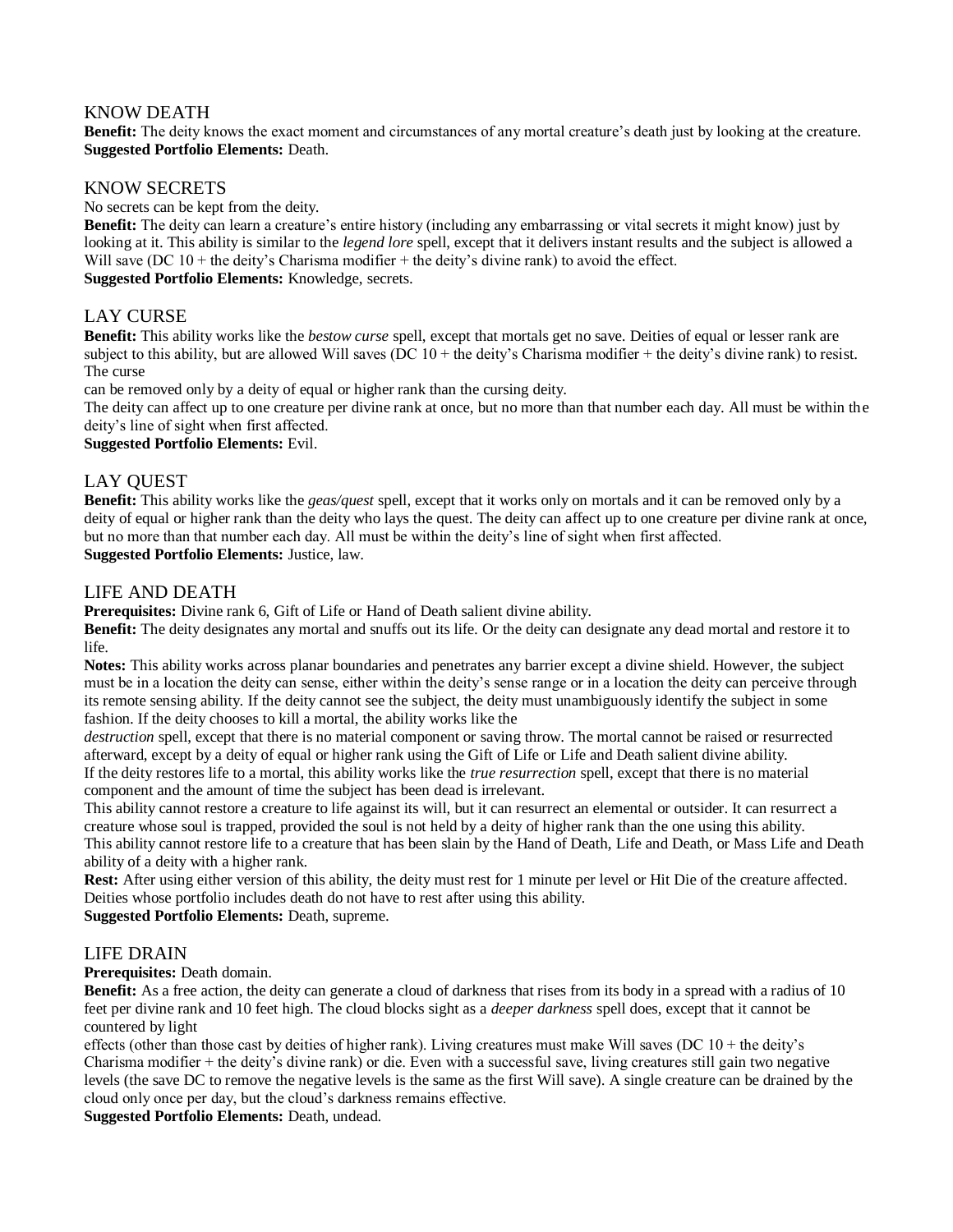# MASS DIVINE BLAST

**Prerequisites:** Divine rank 6, Cha 29, Divine Blast salient divine ability.

**Benefit:** This ability works like the Divine Blast ability, except that the deity can specify up to five targets per rank, no two of which can be more than one mile apart per rank, or an area. The area can be a cone, burst, spread, or cylinder. A cone can be up to 100 feet long per rank. A burst or spread can have a radius of up to 50 feet per rank. A cylinder can have a radius of up to 50 feet per rank and a height of up to 10 feet per rank. The deity chooses the attack's exact form and dimensions. Each use of this ability counts as a use of the deity's Divine Blast ability.

**Suggested Portfolio Elements:** Death, destruction, war.

#### MASS LIFE AND DEATH

**Prerequisites:** Divine rank 16, Gift of Life or Hand of Death salient divine ability, Life and Death salient divine ability. **Benefit:** The deity can designate any number of mortals and snuffs out their lives. Or the deity can designate any number of dead mortals and restore them to life.

**Notes:** No two mortals affected by a single use of this ability can be more than one mile apart per rank of the deity. The ability is otherwise identical with the Life and Death salient divine ability.

**Rest:** After using either version of this ability, the deity must rest for 1 minute per levels or Hit Dice of the creatures affected. **Suggested Portfolio Elements:** Death, supreme.

#### MASTER CRAFTER

**Prerequisites:** 23 ranks in two different Craft skills.

**Benefit:** Any object the deity creates is treated as a masterwork item, but uses the base item price (not the masterwork price) to determine time and cost required to create it. Any item the deity creates also has twice the hit points it would normally have, and its

break DC is increased by  $+10$ . These benefits apply to walls, doors, and other components of buildings the deity creates, as well as smaller items.

**Suggested Portfolio Elements:** Crafts, creation.

#### MIND OF THE BEAST

The deity can make plants and animals sentient, and it can reduce sentient creatures to animal or plant form.

**Benefit:** The deity can grant humanlike sentience to trees or animals. This sentience lasts a maximum of one day, and the sentient tree or animal obeys the deity's commands to the best of its ability. The deity can affect up to one creature per divine rank at once, but no more than that number each day. All must be within the deity's line of sight when first affected. Also, the deity can transmute any creature into a plant or animal of approximately the same size or up to two size categories smaller. The subject is allowed a Fortitude save (DC  $10 +$  the deity's Charisma modifier  $+$  the deity's divine rank) to resist. **Subjects** 

turned into plants become objects. Subjects turned into animals have the same abilities and statistics of the kind of animal the deity chooses.

The Alter Reality ability can make either effect permanent.

**Suggested Portfolio Elements:** Nature.

## POSSESS MORTAL

#### **Prerequisites:** Cha 29.

**Benefit:** The deity can possess any mortal in any location the deity can sense. Unwilling mortals can attempt Will saves (DC  $10 +$  the deity's Charisma modifier  $+$  the deity's rank).

**Notes:** Spells that prevent possession block this ability if the mortal is unwilling. Likewise, spells that end possession drive out the deity if the mortal is unwilling. If the mortal is willing, however, the deity cannot be blocked or driven out, except by a divine

shield or the use of the Alter Reality salient divine ability by a deity of higher rank.

The possessed mortal effectively becomes an avatar of the deity. The deity can draw on all the possessed mortal's memories, and the deity senses what the mortal senses. Each mortal possessed counts as a remote location where the deity is sensing and communicating. A demigod can possess up to two mortals at a time, a lesser deity can possess up to five mortals at once, an intermediate deity can possess up to ten, and a greater deity can possess up to twenty mortals at once.

While the deity is in possession, the mortal's abilities are unchanged, except as noted below.

*Type:* Same as the deity.

*Hit Points:* Same as the mortal,  $+1$  for each rank of the deity.

*Armor Clas*s: The mortal gains a divine bonus to Armor Class equal to half the deity's divine rank.

*Ability Scores:* Strength, Dexterity, and Constitution are unchanged. Intelligence, Wisdom, and Charisma become 5 points lower than the deity's (or remain as the mortal's scores if they are higher).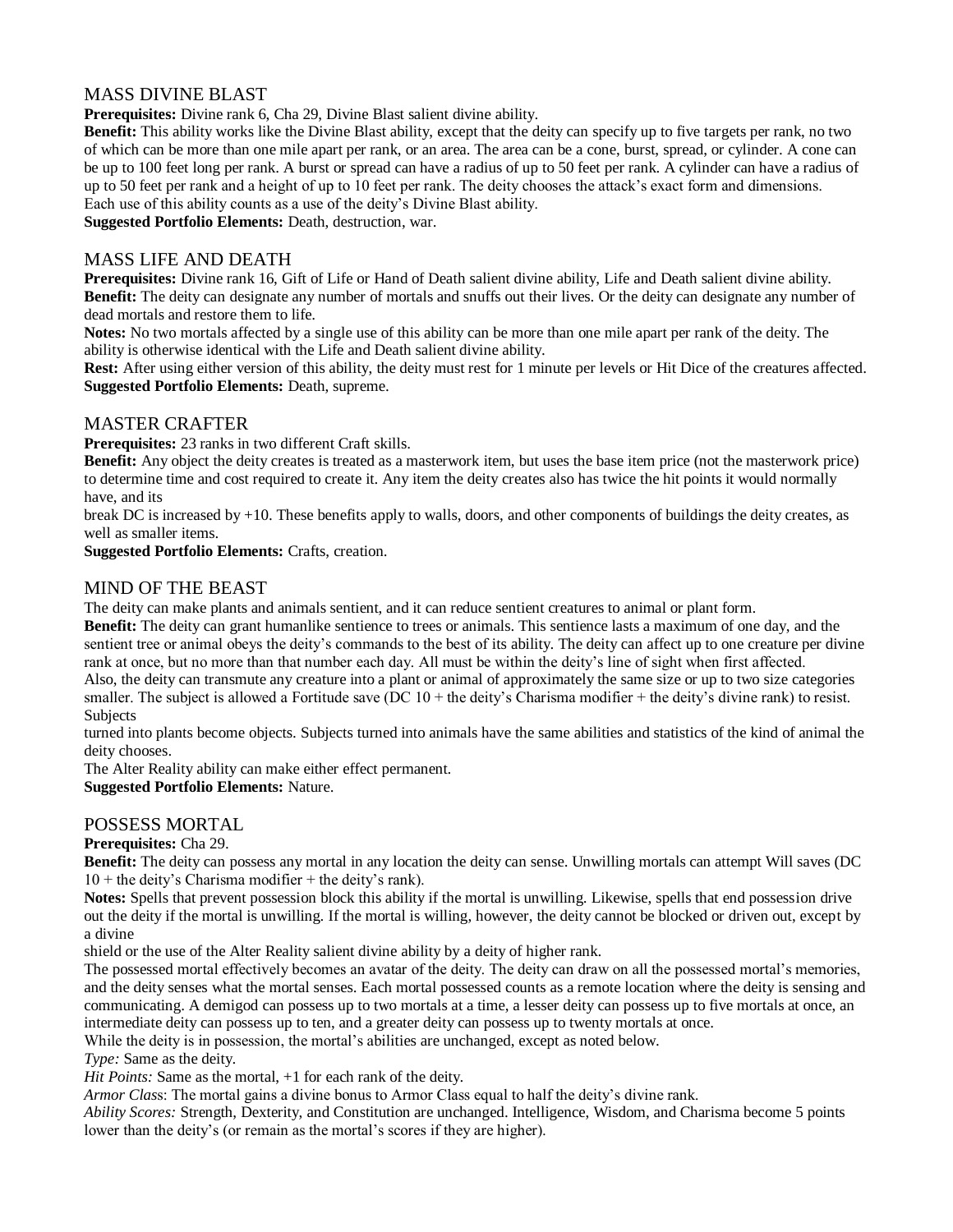*Saves:* Fortitude and Reflex same as the mortal; Will adjusted if necessary for the mortal's new Wisdom score. *Skills:* The mortal can use its own skills and the deity's skills. If the mortal and the deity have the same skill, use the skill of whichever has more ranks in the skill. Use the mortal's effective ability scores to determine skill modifiers. **Suggested Portfolio Elements:** Supreme.

# POWER OF LUCK

#### **Prerequisites:** Luck domain.

**Benefit:** The deity can give creatures good or bad fortune. The deity can affect up to one creature per divine rank at once, but no more than that number each day. All must be within the deity's line of sight when first affected. Subjects receive a luck bonus of +1 per divine rank or a luck penalty of –1 per divine rank on attack rolls, saves, and checks for one day. Any creature that attacks the deity automatically suffers the luck penalty, and this does not count against the deity's daily uses of this ability.

**Suggested Portfolio Elements:** Fate, gambling, luck.

## POWER OF NATURE

**Benefit:** The deity can perform any of the following in a radius of one mile per divine rank around the deity, at will, as a fullround action.

• Create or quell winds to produce anything from still air to tornado force winds.

- Set the temperature anywhere from –50°F to 120°F.
- Shake the earth, as the *earthquake* spell.
- Create rain, sleet, hail, snow, or thunderstorms.

These effects last as long as the deity concentrates and for up to 1 minute per divine rank afterward. The deity can end an effect as a free action.

**Suggested Portfolio Elements:** Nature, sea, weather.

## POWER OF TRUTH

**Benefit:** The deity knows when anyone (other than a deity of equal or higher rank) deliberately lies. This ability works like the *discern lies* spell, except that it works continuously and applies to any creature the deity can perceive. The deity also can enchant creatures so they become truthful. The deity can affect up to one creature per divine rank at once, but no more than that number each day. All must be within the deity's line of sight when first affected. The enchanted creatures become unable to utter any deliberate falsehoods or evasions of truth for one day. The subject is allowed a Will save (DC 10 + the deity's Charisma modifier + the deity's divine rank) to resist. Subjects who make successful saves become immune to this ability for one day.

**Suggested Portfolio Elements:** Justice, law, truth.

#### REJUVENATION

**Prerequisites:** Divine rank 11, Divine Fast Healing salient divine ability.

**Benefit:** When the deity suffers an attack that should destroy it, it simply disperses and reassembles later. Roll 10d10 to determine the number of days before the deity returns.

**Notes:** If the deity is killed in its own realm, subtract the deity's divine rank from the number of days it takes to return. If the deity's realm is on a divinely morphic Outer Plane, and the deity is killed there, subtract twice the deity's divine rank from the number of days it takes to return. The return always takes at least one day.

This ability is ineffective if the deity is killed by another deity of equal or higher rank.

**Suggested Portfolio Elements:** Death, life, undead.

#### SEE MAGIC

**Prerequisites:** Magic domain.

**Benefit:** This ability is similar to a constant *greater arcane sight* spell, except that it covers the whole area the deity can see, and the deity immediately knows the number of auras present along with their locations and strengths. The deity needs to make a Spellcraft check to identify the school of each aura, but most deities with this ability can use Spellcraft as a free action.

#### **Suggested Portfolio Elements:** Magic.

## SHAPECHANGE

This is an extraordinary ability. **Prerequisites:** Divine rank 11, Alter Size salient divine ability, Alter Form salient divine ability. **Benefit:** The deity can assume the form of an animal, beast, dragon, fey, giant, humanoid, magical beast, monstrous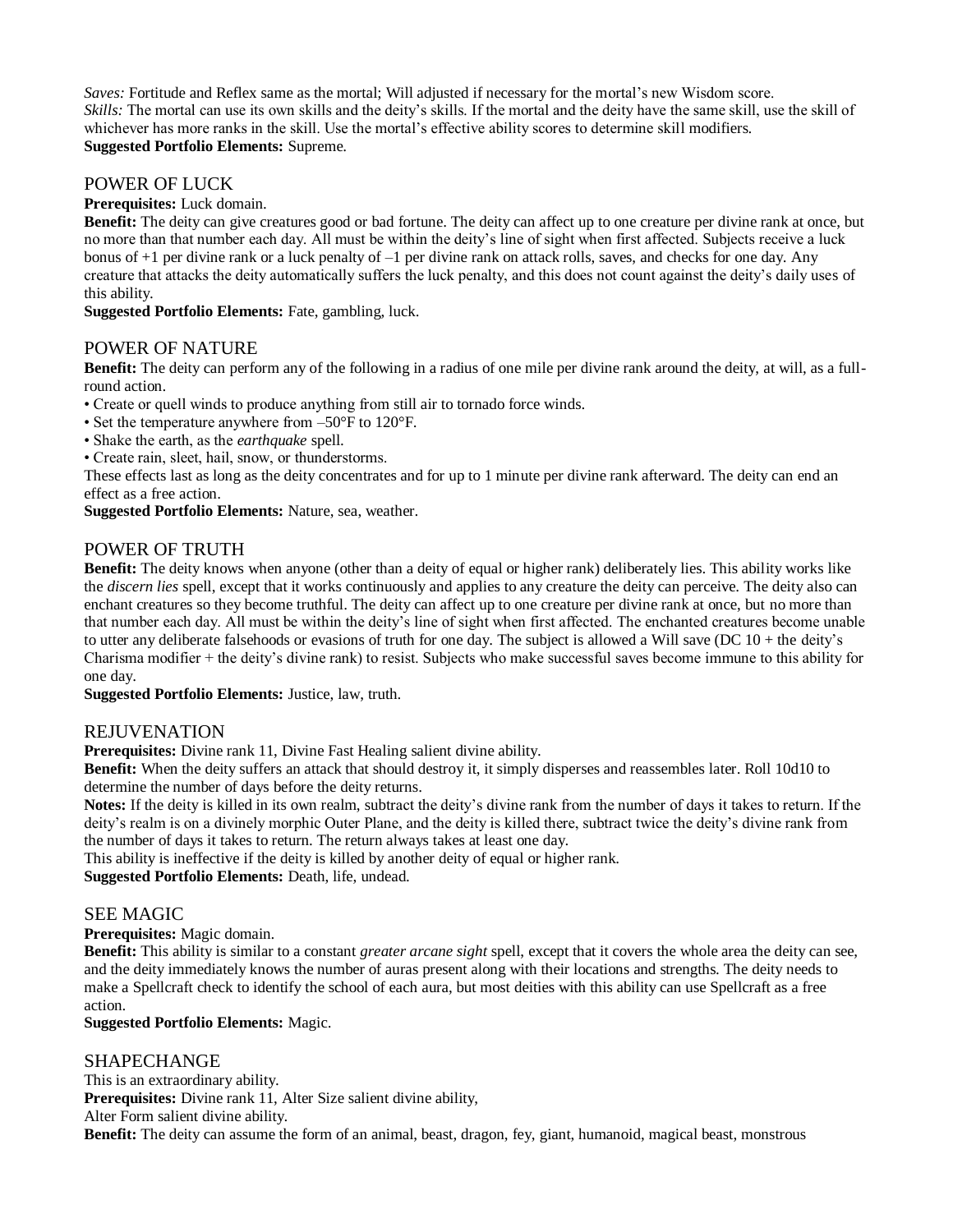humanoid, or plant. The assumed form must be both living and corporeal. The deity can remain in the assumed form indefinitely, but it resumes its own form if slain.

**Notes:** This ability works like the Shift Form salient divine ability, except that the deity is not limited to a set number of forms and as noted here.

The deity can use its Alter Size ability simultaneously with this one to become as small as a grain of sand or as large as 1,600 feet in the assumed form's greatest dimension.

The deity can use this ability to create disguises, gaining a bonus of +20 on its Disguise checks.

**Suggested Portfolio Elements:** Nature, secrets, thieves.

#### SHIFT FORM

This is an extraordinary ability.

**Prerequisites:** Divine rank 6, Alter Size salient divine ability, Alter Form salient divine ability.

**Benefit:** The deity can assume the form of another creature. The forms a deity can assume are limited and vary with each deity. The forms allowed are listed in the deity's description. The deity can remain in the assumed form indefinitely, but it resumes its own form if slain.

**Notes:** The deity acquires the physical, natural, and extraordinary abilities of the form it has assumed (but not spell-like or supernatural abilities) while retaining its own mind. Physical abilities include natural size and Strength, Dexterity, and Constitution scores. Natural abilities include armor, natural weapons (such as claws, bite, swoop and rake, and constriction; but not petrification, breath weapons, energy drain, energy effect, and the like), and similar gross physical qualities (presence or absence of wings, number of extremities, and so on). A body with extra limbs does not allow the deity to make more attacks (or more advantageous two-weapon attacks) than normal. Natural abilities also include mundane movement capabilities, such as walking, swimming, and flight with wings. The deity's speed is that of the assumed form or the deity's normal speed, whichever is higher.

In general, any part of the body or piece of equipment that is separated from the whole reverts to its original form. However, if the assumed form has an extraordinary ability that allows it to produce a substance or shed part of its body, then this ability also grants that ability.

The deity retains its Intelligence, Wisdom, and Charisma scores, level and class, hit points (despite any change in its Constitution score), alignment, base attack bonus, and base saves. (New Strength, Dexterity, and Constitution scores may affect final attack and save bonuses.) The deity retains its outsider type, extraordinary abilities, spells, and spell-like abilities, but not its supernatural abilities.

The deity also retains its divine Armor Class bonus and divine qualities and abilities, provided they are not supernatural. The deity can cast spells for which it has components. It needs a voice like that of a humanoid for verbal components and hands like those of a humanoid for somatic components, Likewise, the deity needs hands to use many of its powers, such as creating objects related to its portfolio.

When the shape shift occurs, the deity's equipment, if any, transforms to match the new form. If the new form is a creature that does not use equipment (aberration, animal, beast, magical beast, construct, dragon, elemental, ooze, some outsiders, plant, some undead creatures, some shapechangers, or vermin), the equipment melds into the new form and becomes nonfunctional.

Material components and focuses melded in this way cannot be used to cast spells. If the new form uses equipment (fey, giant, humanoid, some outsiders, many shapechangers, many undead creatures), the deity's equipment changes to match the new form and retains its properties.

This ability cannot confer class levels or class abilities.

The deity can change physical qualities such as hair color, hair texture, skin color, and gender. The deity can use this ability to create disguises, gaining a bonus of +15 on its Disguise checks.

The deity can use its Alter Size ability simultaneously with this one to become as small as a grain of sand or as large as 1,600 feet in the assumed form's greatest dimension.

#### **Suggested Portfolio Elements:** Nature.

## SPEAK WITH CREATURES

**Benefit:** The deity has the supernatural ability to converse with the specified creature. This ability works like a permanent *speak with animals* or *speak with plants* spell, or like a *tongues* spell that only allows the deity to converse with the specified type of creature.

**Notes:** A deity can have this ability multiple times, choosing a different type of creature each time. **Suggested Portfolio Elements:** Nature.

#### SPONTANEOUS WIZARD SPELLS

**Prerequisites:** Divine rank 6, Wizard level 1st, Int 29, Spell Mastery, Arcane Mastery salient divine ability. **Benefit:** This ability works like a cleric's ability to cast *cure* spells spontaneously, except that it applies to wizard spells. The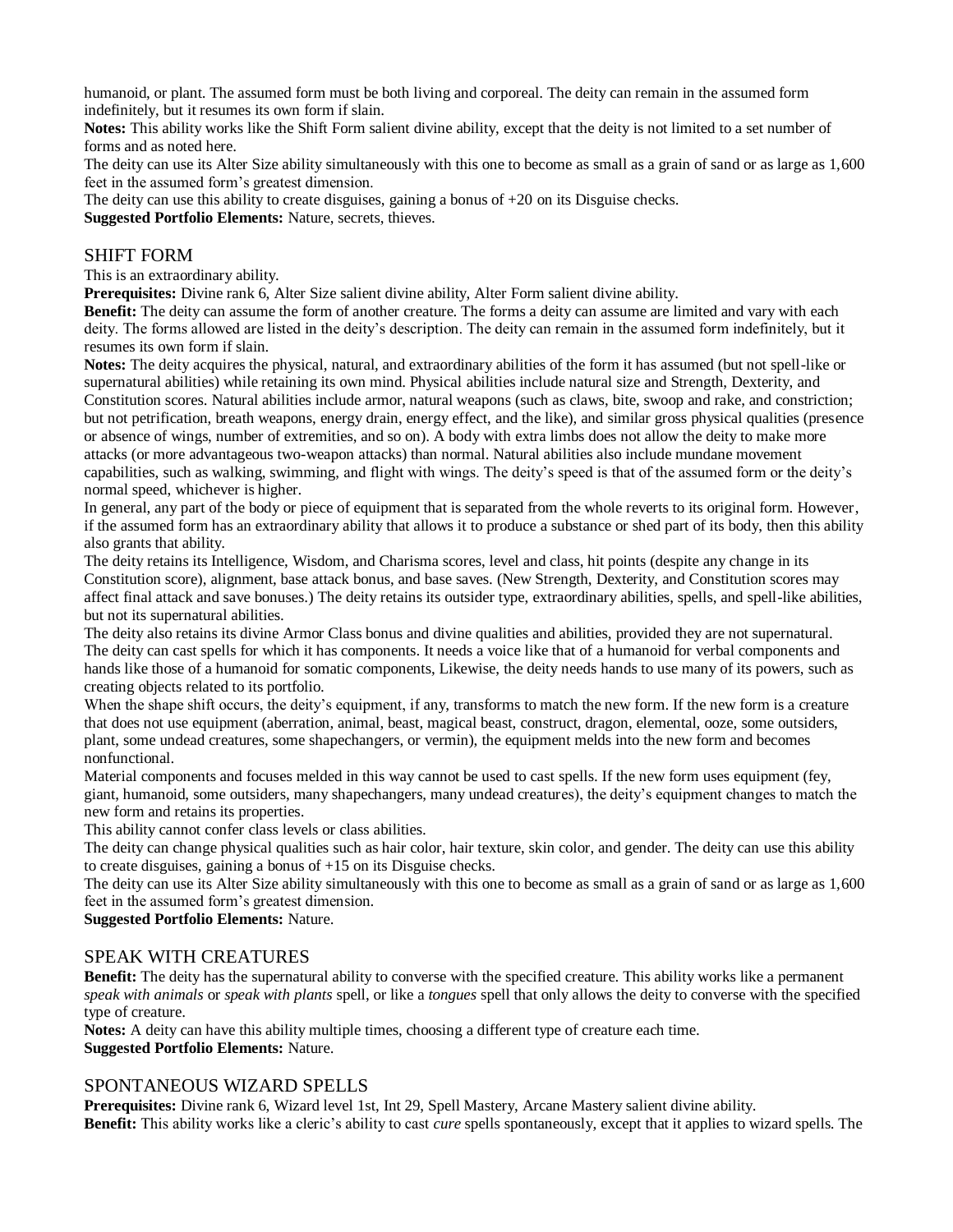deity must have a sufficient Intelligence score and wizard levels to cast the spell. **Notes:** The deity still needs a spellbook for its wizard spells unless it also has the Divine Spellcasting ability. **Suggested Portfolio Elements:** Knowledge, magic.

## **STRIDE**

**Prerequisites:** Travel domain.

**Benefit:** The deity's movement is doubled on the local or overland scales. Also, having this ability means that the deity's height does not limit the distance it can jump.

In addition, the deity can impart extra overland speed to living creatures. The deity can affect up to one creature per divine rank at once, but no more than that number each day. All must be within the deity's line of sight when first affected. Creatures who receive this boon double their speeds on the local or overland scales.

**Suggested Portfolio Elements:** Travel.

## SUNDER AND DISJOIN

**Benefit:** If any weapon or item is used against the deity in combat, the deity can destroy it with a touch. Treat a successful touch as a combination of a *disintegrate* spell and a

*disjunction* spell, both targeted exclusively at the touched item. The save DC for both effects is 19 + the deity's Charisma modifier. Anitem remains vulnerable to this ability for up to one day after being used against the deity. **Suggested Portfolio Elements:** Victory, war.

## SUPREME INITIATIVE

This is an extraordinary ability.

**Prerequisites:** Dex 29, Improved Initiative.

**Benefit:** The deity goes first in the initiative order, no matter what its initiative result is or what initiative result anyone else in an encounter or battle has.

**Notes:** Determine initiative normally among any beings who don't have this ability, placing them in order after the deity. The deity can choose to delay or ready an action, just any other being can, and doing so changes the deity's initiative as normal. The deity also can refocus, thereby resuming its position at the beginning of the initiative order.

If two or more deities who have this ability are in the same battle, the deity with the highest divine rank gets the first position in the initiative order, the deity with the second highest rank gets the second position, and so on. Other beings then go in order after the last deity with the Supreme Initiative ability.

If two deities with this ability and the same divine rank are in a battle, make an initiative check for each deity, and the deity with the higher result goes first.

**Suggested Portfolio Elements:** Agility, thieves, war.

## TRUE KNOWLEDGE

**Prerequisites:** Divine rank 11, Int 40, bardic knowledge or lore class feature and 10th level in the class that grants the ability, Knowledge domain.

**Benefit:** The deity never fails a bardic knowledge or lore check, no matter how obscure the knowledge involved. The deity speaks and understands all languages. The deity can use *legend lore* and *analyze dweomer* as free actions at will. These actions count against

the deity's maximum number of free actions per round.

**Suggested Portfolio Elements:** Knowledge.

## TRUE SHAPECHANGE

This is an extraordinary ability.

**Prerequisites:** Divine rank 16, Alter Size salient divine ability, Alter Form salient divine ability, Shapechange salient divine ability.

**Benefit:** The deity can assume the form of any object or creature. The deity can remain in the assumed form indefinitely, but it resumes its own form if slain.

**Notes:** This ability works like the Shift Form salient divine ability, except as noted below.

The deity can take any form, living or unliving, corporal or incorporeal. The deity gains the supernatural abilities of the assumed form.

The deity can use this ability to create disguises, gaining a bonus of  $+20$  on its Disguise checks.

The deity can use its Alter Size ability simultaneously with this one to become as small as a grain of sand or as large as 1,600 feet in the assumed form's greatest dimension.

**Suggested Portfolio Elements:** Nature, secrets, thieves.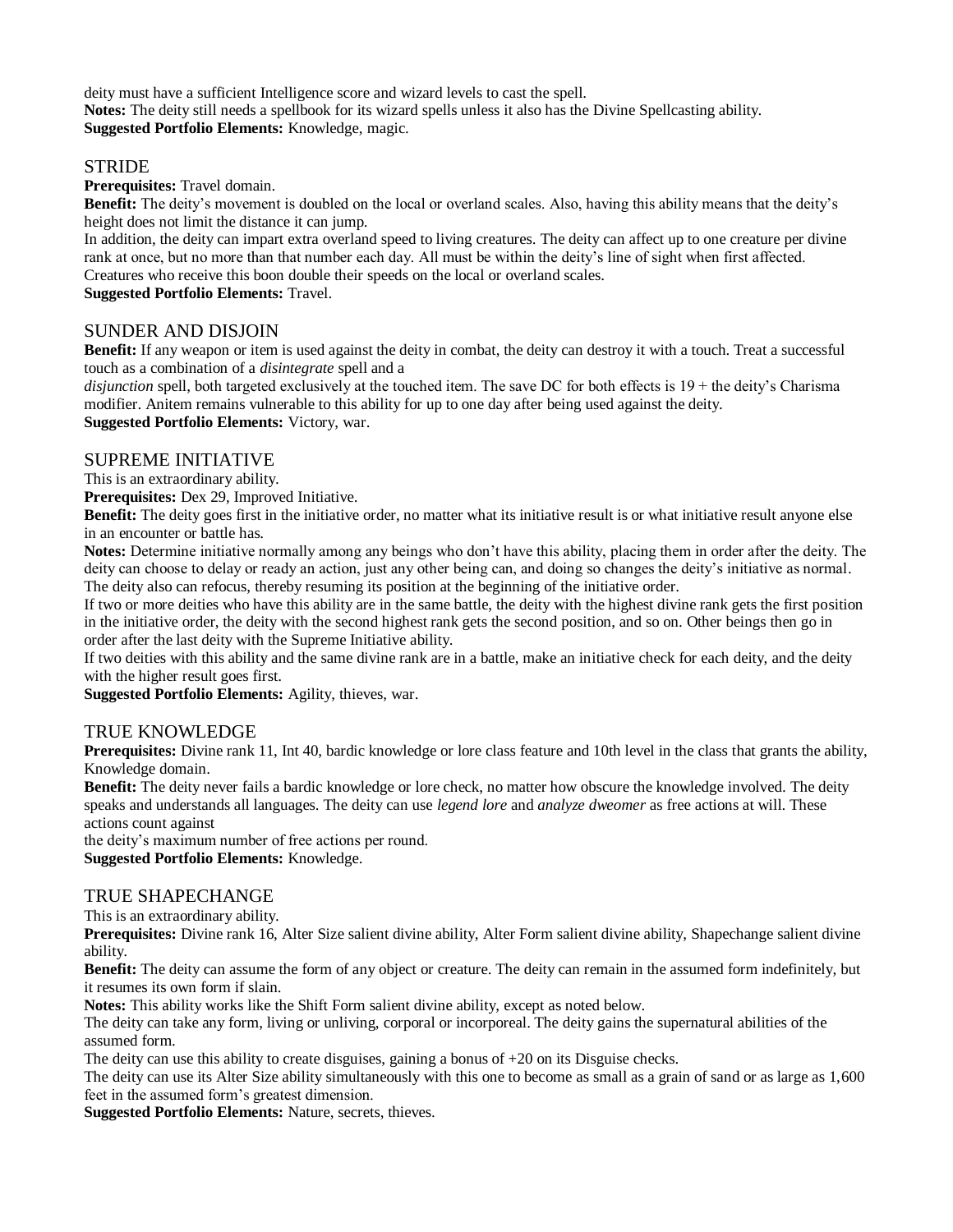# UNDEAD MASTERY

**Prerequisites:** Divine rank 14, Cleric level 17th.

**Benefit:** The deity can automatically command or destroy any undead creature, as desired, as a free action, though this counts against the normal limit of free actions per round. The deity can do this as often as desired, but it can command no more than one

undead creature per divine rank (regardless of the creatures' Hit Dice) at any one time. **Suggested Portfolio Elements:** Death, life, undead.

# UNDEAD QUALITIES

**Benefit:** The deity gains the qualities of the undead type:

- —No Constitution score.
- —Darkvision out to 60 feet.

—Immunity to all mind-affecting effects (charms, compulsions, phantasms, patterns, and morale effects).

—Immunity to poison, sleep effects, paralysis, stunning, disease, and death effects.

—Not subject to critical hits, nonlethal damage, ability drain, or energy drain. Immune to damage to its physical ability scores (Strength, Dexterity, and Constitution), as well as to fatigue and exhaustion effects.

—Cannot heal damage on its own if it has no Intelligence score, although it can be healed. Negative energy can heal undead creatures. The fast healing special quality works regardless of the creature's Intelligence score.

—Immunity to any effect that requires a Fortitude save (unless the effect also works on objects or is harmless).

—Uses its Charisma modifier for Concentration checks.

—Not at risk of death from massive damage, but when reduced to 0 hit points or less, it is immediately destroyed.

—Not affected by *raise dead* and *reincarnate* spells or abilities. *Resurrection* and *true resurrection* can affect undead creatures. These spells turn undead creatures back into the living creatures they were before becoming undead.

—Undead do not breathe, eat, or sleep.

**Suggested Portfolio Elements:** Death, undead.

# WAVE OF CHAOS

**Prerequisites:** Chaotic alignment.

**Benefit:** The deity can create a wave of mental force that extends from the deity in a spread with a radius of 10 feet per divine rank. Creatures within the spread must make Will saves (DC  $10 +$  the deity's Charisma modifier  $+$  the deity's divine rank) or

be forced to act unpredictably. This ability works like a *confusion* spell cast by a sorcerer of level 10 + the deity's divine rank.

**Suggested Portfolio Elements:** Chaos.

## WOUND ENEMY

**Prerequisites:** Base attack bonus +20.

**Benefit:** The affected weapon deals damage to a creature such that a wound it causes deals 1d6 points of damage per round thereafter in addition to the normal damage from the weapon. Multiple wounds from the weapon result in cumulative bleeding loss (two

wounds for 2d6 points of damage per round, and so on). The bleeding can only be stopped by a successful Heal check (DC 15 + the deity's rank) or the application of any *cure* spell or other healing spell *(heal, healing circle,* and so on).

**Notes:** The ability functions only when the deity personally attacks with a physical weapon. The ability works with a ranged weapon, but not if someone else uses the weapon. The deity can apply to the ability to any weapon or natural weapon, but not to a

spell, spell-like ability, supernatural ability, or divine ability. A deity can have this ability multiple times, and its effects stack.

**Suggested Portfolio Elements:** Death, pain, war.

# FEATS

Deities can obtain the feats described here, in addition to any standard feats.

# BLINDSIGHT,5-FT.RADIUS [GENERAL]

**Prerequisites:** Base attack bonus +4, Blind-Fight, Wisdom 19.

Benefit: Using senses such as acute hearing and sensitivity to vibrations, you detect the location of opponents who are no more than 5 feet away from you. *Invisibility* and *darkness* are irrelevant, though it you discern incorporeal beings.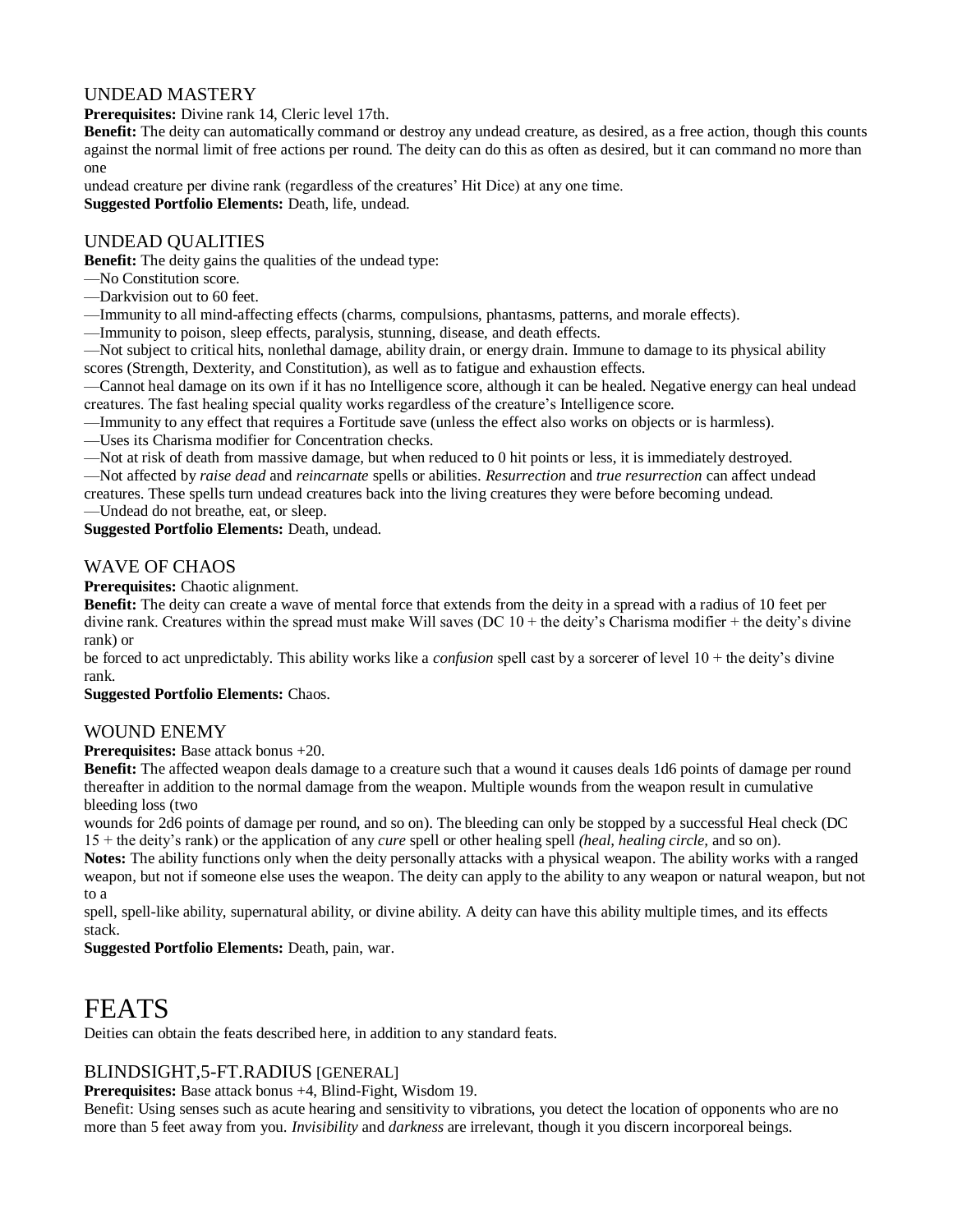# DISGUISE SPELL [METAMAGIC]

**Prerequisites:** Bardic music, Perform 12 ranks.

**Benefit:** You have mastered the art of casting spells unobtrusively, mingling verbal and somatic components into its music and performances so that others rarely catch you in the act of casting a spell. Like a silent, stilled spell, a disguised spell can't be identified through Spellcraft. Your performance is obvious to everyone in the vicinity, but the fact that you are casting a spell isn't. Unless the spell visibly emanates from you or observers have some other means of determining its source, they don't know where the effect came from. A disguised spell uses up a spell slot one level higher than the spell's actual level.

## DIVINE MIGHT [DIVINE ]

**Prerequisites:** Str 13, turn or rebuke undead ability, Power Attack.

**Benefit:** As a free action, spend one of your turn or rebuke undead attempts to add your Charisma bonus to your weapon damage for 1 full round.

# DIVINE VENGEANCE [DIVINE ]

**Prerequisites:** Ability to turn undead, Extra Turning.

**Benefit:** You can spend one of your turn undead attempts to add 2d6 points of sacred energy damage to all your successful melee attacks against undead until the end of your next action. This is a supernatural ability.

# ENERGY SUBSTITUTION [METAMAGIC]

**Prerequisites:** Any other metamagic feat, Knowledge (arcana) 5 ranks.

**Benefit:** You choose one type of energy: acid, cold, electricity, fire, or sonic. When employing a spell with the acid, cold, electricity, fire, or sonic designator, you can modify the spell to use your chosen type of energy instead. The altered spell uses a spell slot of the spell's normal level.

The altered spell works normally in all respects except the type of damage dealt.

**Special:** You can gain this feat multiple times. Each time the feat applies to a different type of energy.

## EXTRA MUSIC [GENERAL]

**Prerequisite:** Bardic music.

**Benefit:** You can use your bardic music four extra times per day.

**Normal:** Bards without the Extra Music feat can use bardic music once per day per level.

**Special:** You can gain this feat multiple times, adding another four uses of bardic music each time.

# EYES IN THE BACK OF YOUR HEAD [GENERAL]

**Prerequisites:** Base attack bonus +3, Wis 19.

**Benefit:** Attackers do not gain the usual +2 attack bonus when flanking you. This feat grants no effect whenever you are attacked without benefit of your Dexterity modifier to AC, such as when you are flat-footed or when you are the target of a rogue's sneak attack.

# FLEET OF FOOT [GENERAL]

**Prerequisites:** Dex 15, Run.

**Benefit:** When running or charging, you can make a single direction change of 90 degrees or less. You can't use this feat while wearing medium or heavy armor, or when carrying a medium or heavy load. If you are charging, you must move in a straight line for 10 feet after the turn to maintain the charge.

**Normal:** Without this feat, you can run or charge only in a straight line.

## HOLD THE LINE [GENERAL]

**Prerequisites:** Combat Reflexes, base attack bonus +2.

**Benefit:** You may make an attack of opportunity against a chagin opponent who enters an atea you threaten. Your attack of opportunity happens immediately before the charge attack is resolved.

**Normal:** You only get an attack of opportunity against a character that exits a square you threaten.

# JACK OF ALL TRADES [GENERAL]

**Prerequisite:** You must be at least 6th level. **Benefit:** You can use any skill untrained, even those that normally require training.

# KNOCK-DOWN [GENERAL]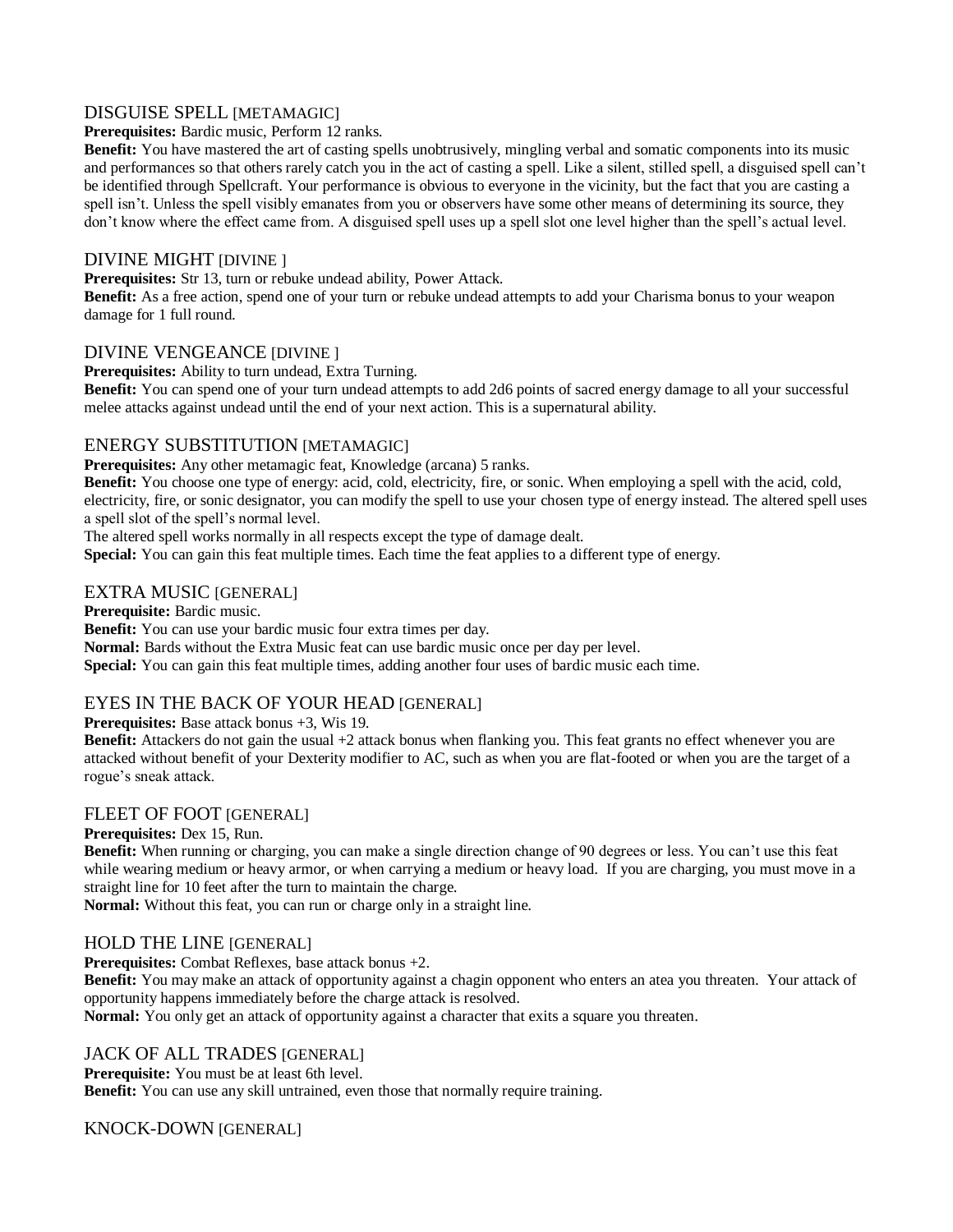#### **Prerequisites:** Base attack bonus +2, Improved Trip, Str 15.

**Benefit:** Whenever you deal 10 or more points of damage to your opponent in melee, you make a trip attack as a free action against the same target.

#### PERSISTENT SPELL [METAMAGIC]

#### **Prerequisite:** Extend Spell.

**Benefit:** A persistent spell has a duration of 24 hours. The persistent spell must have a personal range or a fixed range. Spells of instantaneous duration cannot be affected by this feat, nor can spells whose effects are discharged. You need not concentrate on spells such as *detect magic* or *detect thoughts* to be aware of the mere presence of absence of the things detected, but you must still concentrate to gain additional information as normal. Concentration on such a spell is a standard action that does not provoke an attack of opportunity. A persistent spell uses up a spell slot six levels higher than the spell's actual level.

#### PLANT CONTROL [GENERAL]

#### **Prerequisites:** Plant Defiance, ability to cast *speak with plant*s.

**Benefit:** You can rebuke or command plant creatures as an evil cleric rebukes undead. To command a plant, you must be able to speak with it via a *speak with plants* effect, though it may do so mentally if desired. This ability is usable a total number of times per day equal to  $3 +$  your Charisma modifier. You use your highest caster level to determine the level at which you rebuke plants.

## PLANT DEFIANCE [GENERAL]

#### **Prerequisite:** Ability to cast *detect animals or plant*s.

**Benefit:** You can turn (but not destroy) plant creatures as a good cleric turns undead. When determining the result of a turning attempt, treat all destruction results as normal turning. Treat immobile plant creatures as creatures unable to flee. This ability is usable a total number of times per day equal to  $3 +$  your Charisma modifier. You use your highest caster level to determine the level at which you turns plants.

#### POWER CRITICAL [GENERAL]

**Prerequisites:** Weapon focus (chosen weapon), base attack bonus  $+4$ 

**Benefit:** When using the weapon you selected, you gain a +4 bonus on the roll to confirm a threat.

**Special:** A fighter may select Power Critical as one of his fighter bonus feats.

You can gain Power Critical multiple times. Each time you take the feat, it may be with a different weapon or the same weapon. If you take it with the same weapon, the effects of the feats stack.

#### REACH SPELL [METAMAGIC]

**Benefit:** You may cast a spell that normally has a range of touch at any distance up to 30 feet. The spell effectively becomes a ray, so you must succeed at a ranged touch attack to bestow the spell upon the recipient. A reach spell uses up a spell slot two levels higher than the spell's actual level.

## REPEAT SPELL [METAMAGIC]

**Prerequisites:** Any other metamagic feat.

**Benefit:** A repeated spell is automatically cast again at the beginning of your next round of actions. No matter where you are, the secondary spell originates from the same location and affects the same area as the primary spell. If the repeated spell designates a target, the secondary spell retargets the same target if the target is within 30 feet of its original position; otherwise the secondary spell fails to go off. A repeated spell uses up a spell slot three levels higher than the spell's actual level. Repeat Spell cannot be used on spells with a range of touch.

#### SACRED SPELL [METAMAGIC]

**Benefit:** Half of the damage dealt by a sacred spell results directly from divine power and is therefore not subject to being reduced by protection from elements or similar magic. The other half of the damage dealt by the spell is as normal. A sacred spell uses up a spell slot two levels higher than the spell's actual level. Only divine spells can be cast as sacred spells.

#### SHARP-SHOOTING [GENERAL]

**Prerequisites:** Point Blank Shot, Precise Shot, base attack bonus +3.

**Benefit:** Your targets only receive a +2 bonus to Armor class due to cover. This feat has no effect against foes with no cover or total cover.

**Normal:** Cover normally gives a  $+4$  bonus to AC.